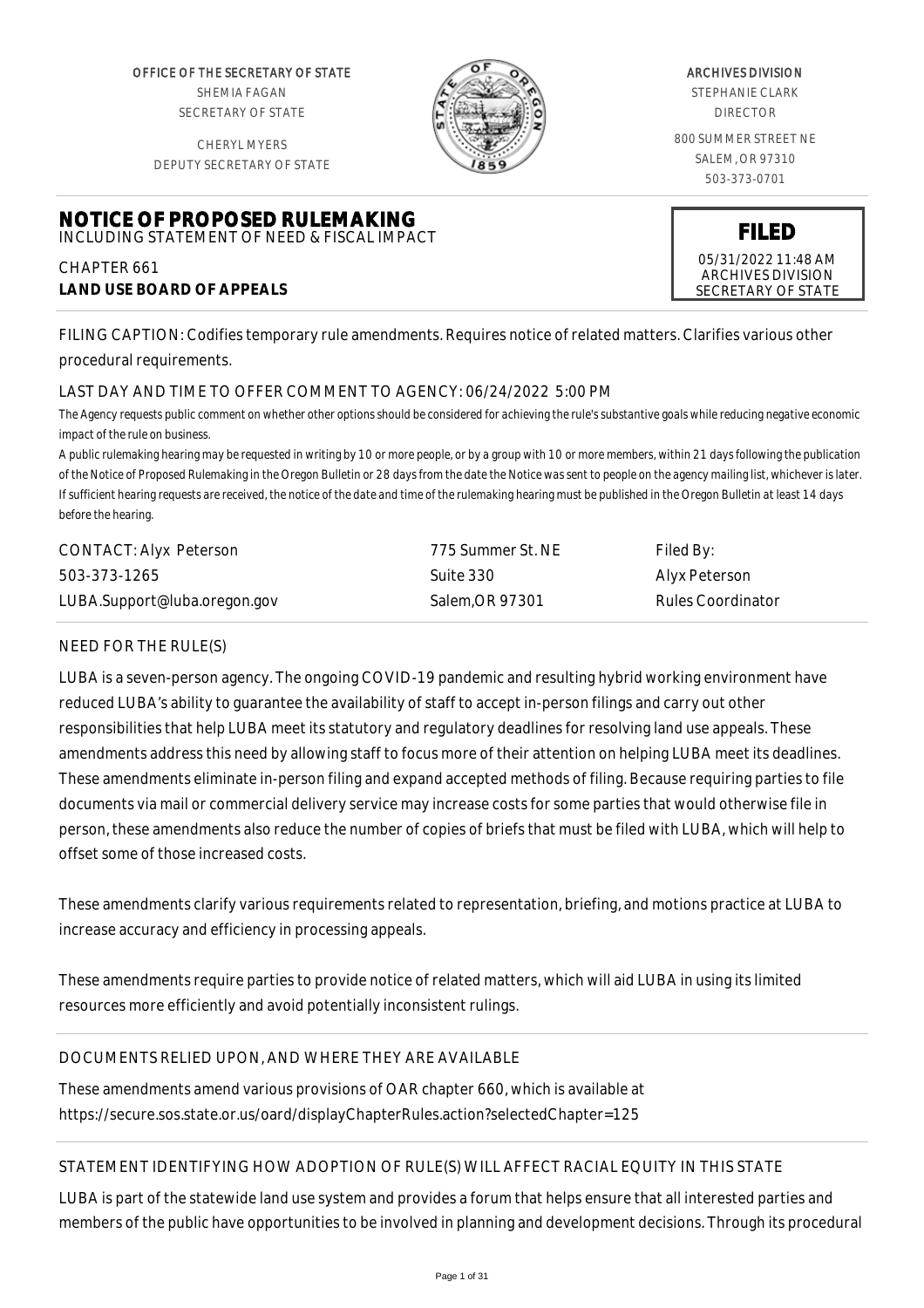rules and rule amendments, LUBA strives to provide equal access within the land use process and ensure that LUBA processes and communications allow all interested individuals to fully participate in the land use decision making and appeal process.

### FISCAL AND ECONOMIC IMPACT:

There is a potential minimal fiscal and economic impact to some parties from the inability to file documents in person with LUBA. That impact is minimized by reducing the number of copies of documents that are required to be filed and the associated printing and mailing costs.

## COST OF COMPLIANCE:

*(1) Identify any state agencies, units of local government, and members of the public likely to be economically affected by the rule(s). (2) Effect on Small Businesses: (a) Estimate the number and type of small businesses subject to the rule(s); (b) Describe the expected reporting, recordkeeping and administrative activities and cost required to comply with the rule(s); (c) Estimate the cost of professional services, equipment supplies, labor and increased administration required to comply with the rule(s).*

The proposed amendments will affect only those state agencies, local governments, and members of the public that will be filing appeals with LUBA. Those state agencies include but are not limited to the Department of Land Conservation and Development and the Oregon Department of Fish and Wildlife.

Some of the parties filing appeals with LUBA will likely be small businesses and associated individuals. While requiring those business and individuals to file documents via the United States Postal Service or commercial delivery service may increase costs for some parties that would otherwise file in person, these amendments also reduce the number of copies of briefs that must be filed with LUBA, which will help to offset some of those increased costs. It is not anticipated that any additional reporting, recordkeeping, professional services, equipment supplies, or labor will be required to comply with the proposed amendments. It is not anticipated that any economic effect on small businesses will be significant.

# DESCRIBE HOW SMALL BUSINESSES WERE INVOLVED IN THE DEVELOPMENT OF THESE RULE(S):

Small businesses were not directly involved in the development of these amendments. However, LUBA will be notifying a significant number of stakeholder groups and land use practitioners (some of whom represent small businesses and business groups) of these amendments by posting notice on our website, emailing it to members of the Oregon State Bar's Real Estate and Land Use (RELU) section, and submitting it for publication on RELU's website and in RELU's newsletter. Those groups and practitioners will then have an opportunity to comment on the amendments.

# WAS AN ADMINISTRATIVE RULE ADVISORY COMMITTEE CONSULTED? NO IF NOT, WHY NOT?

LUBA did not believe it necessary to undertake the delay and effort to form and consult a formal rules advisory committee.

## RULES PROPOSED:

661-001-0000, 661-010-0000, 661-010-0010, 661-010-0012, 661-010-0015, 661-010-0021, 661-010-0025, 661- 010-0026, 661-010-0030, 661-010-0035, 661-010-0038, 661-010-0039, 661-010-0040, 661-010-0045, 661-010- 0046, 661-010-0050, 661-010-0052, 661-010-0055, 661-010-0065, 661-010-0070, 661-010-0075

#### AMEND: 661-001-0000

RULE SUMMARY: Updates the names of entities to which LUBA must send notices of proposed rulemaking. CHANGES TO RULE: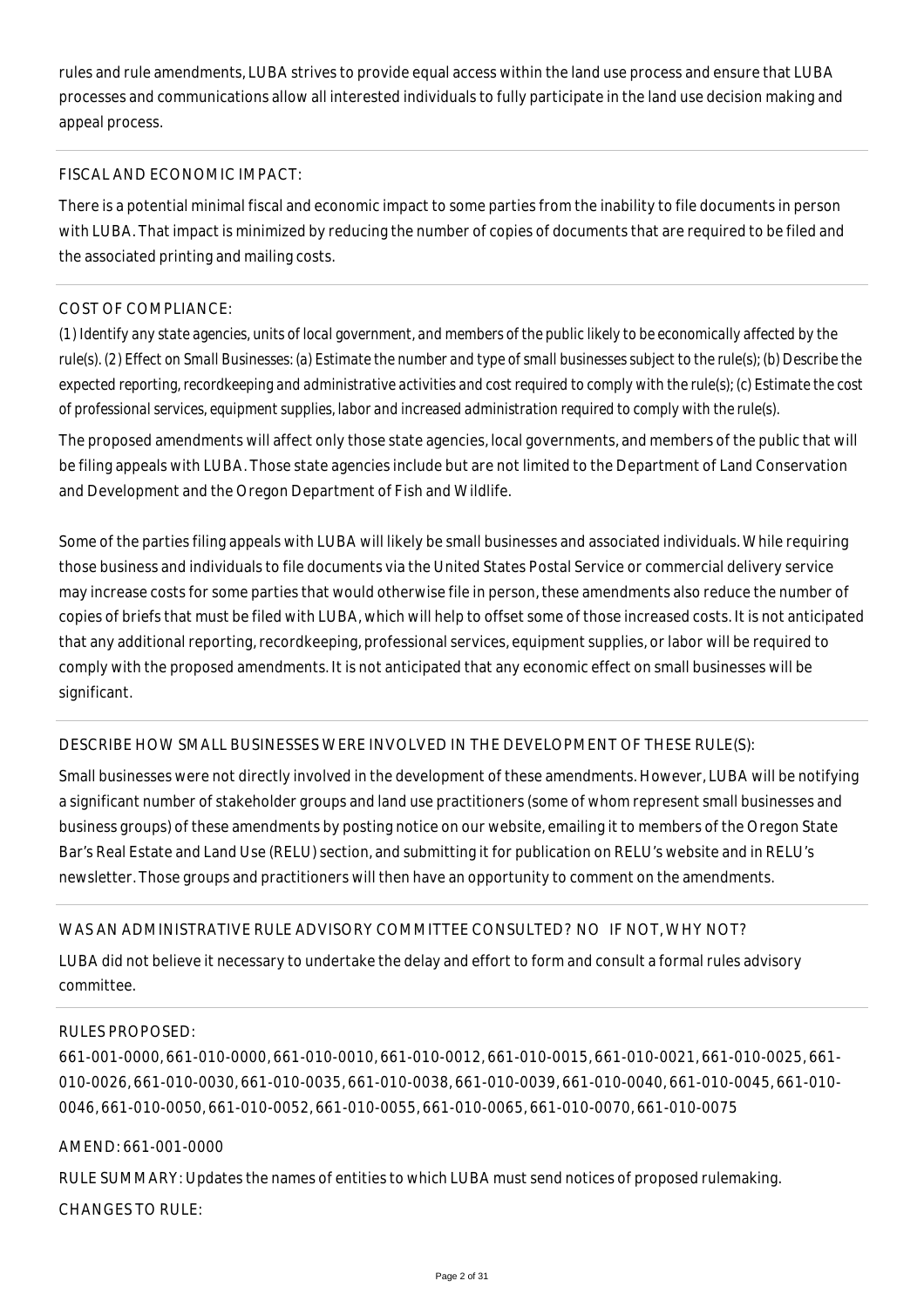661-001-0000 Notice of Proposed Rulemaking ¶

Prior to adoption, amendment or repeal of any rule, the Land Use Board of Appeals shall give notice of the intended action:¶

(1) In the Secretary of State's Bulletin referred to in ORS 183.360 at least 21 days prior to the effective date.¶ (2) By mailing a copy of notice to persons on the Land Use Board of Appeals' mailing list established pursuant to ORS 183.335(8) at least 28 days prior to the effective date.¶

(3) By mailing or furnishing a copy of the notice to members of the House of Representatives and the Senate required by ORS 183.335(15).¶

(4) By mailing or furnishing a copy of the notice to:¶

(a) Associated Press;¶

(b) Association of Oregon Counties;¶

(c) League of Oregon Cities;¶

(d) Associated OregonOregon Business & Industriesy;¶

(e) Home Builders Association of Metropolitan Portland;¶

(f) Oregon Building IndustrieHome Builders Association;¶

(g) 1000 Friends of Oregon;¶

(h) Oregonians In Ac Property Owners Association;¶

(i) Oregon Association of Realtors;¶

(j) Oregon State Bar, Real Estate and Land Use Section; and¶

(k) Oregon Department of Land Conservation and Development.

Statutory/Other Authority: ORS 183

Statutes/Other Implemented: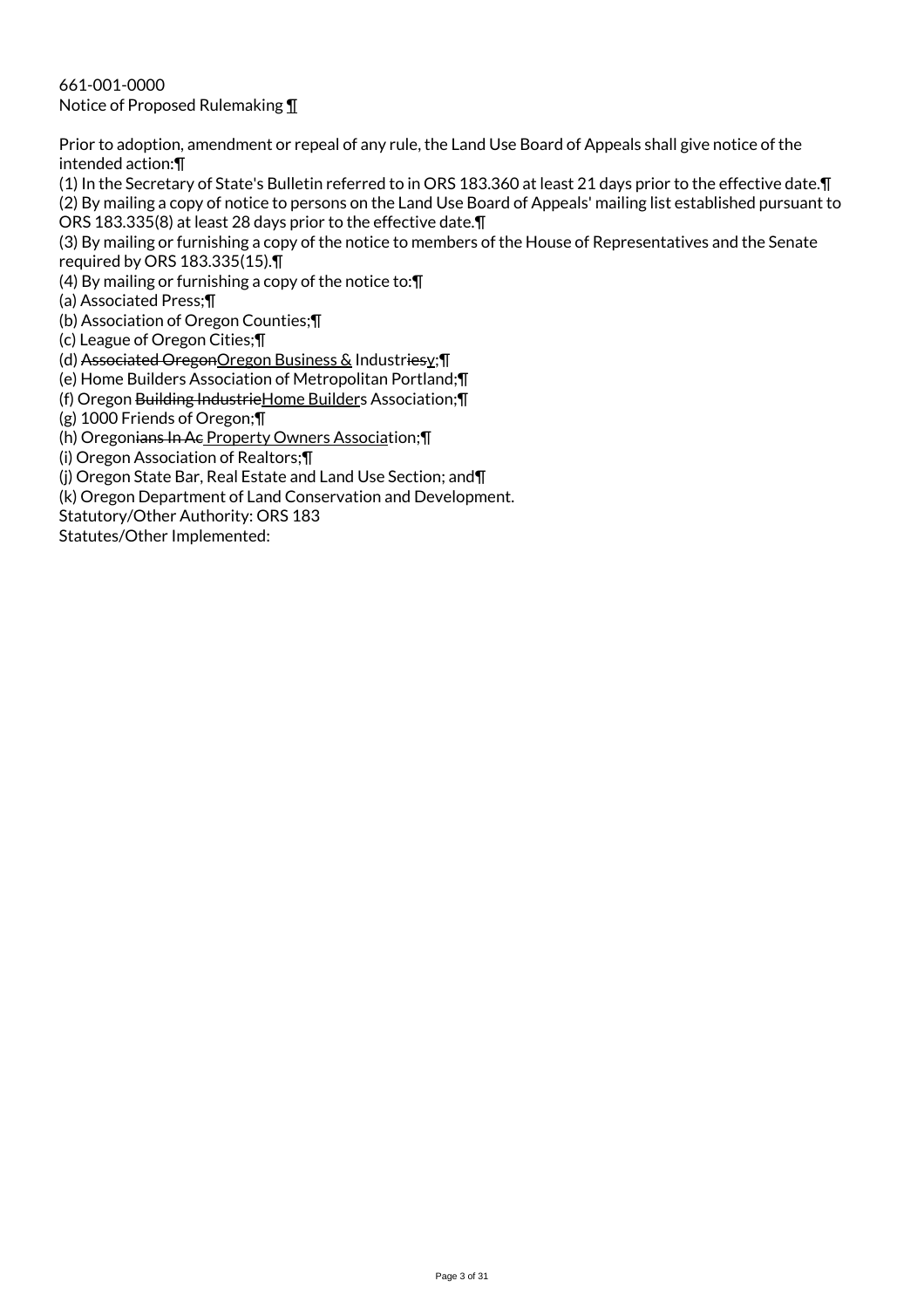RULE SUMMARY: Reflects the effective date of this rulemaking. Provides that all appeals, whether filed before or after this rulemaking, are subject to the current provisions relating to cost bills.

CHANGES TO RULE:

661-010-0000 Introduction ¶

Scope of Rules and Effective Date: All proceedings commenced by a notice of intent to appeal filed on or after JulyAugust 1, 20242 shall be governed by these rules. Proceedings commenced before JulyAugust 1, 20242 shall be governed by OAR 661-010-0005 through OAR 661-010-0075 as effective on the date the notice of intent to appeal was filed, except that all proceedings pending on or after August 1, 2022 shall be governed by the current version of OAR 661-010-0075(1) regarding Cost Bills. Statutory/Other Authority: ORS 197.820(4)

Statutes/Other Implemented: ORS 197.805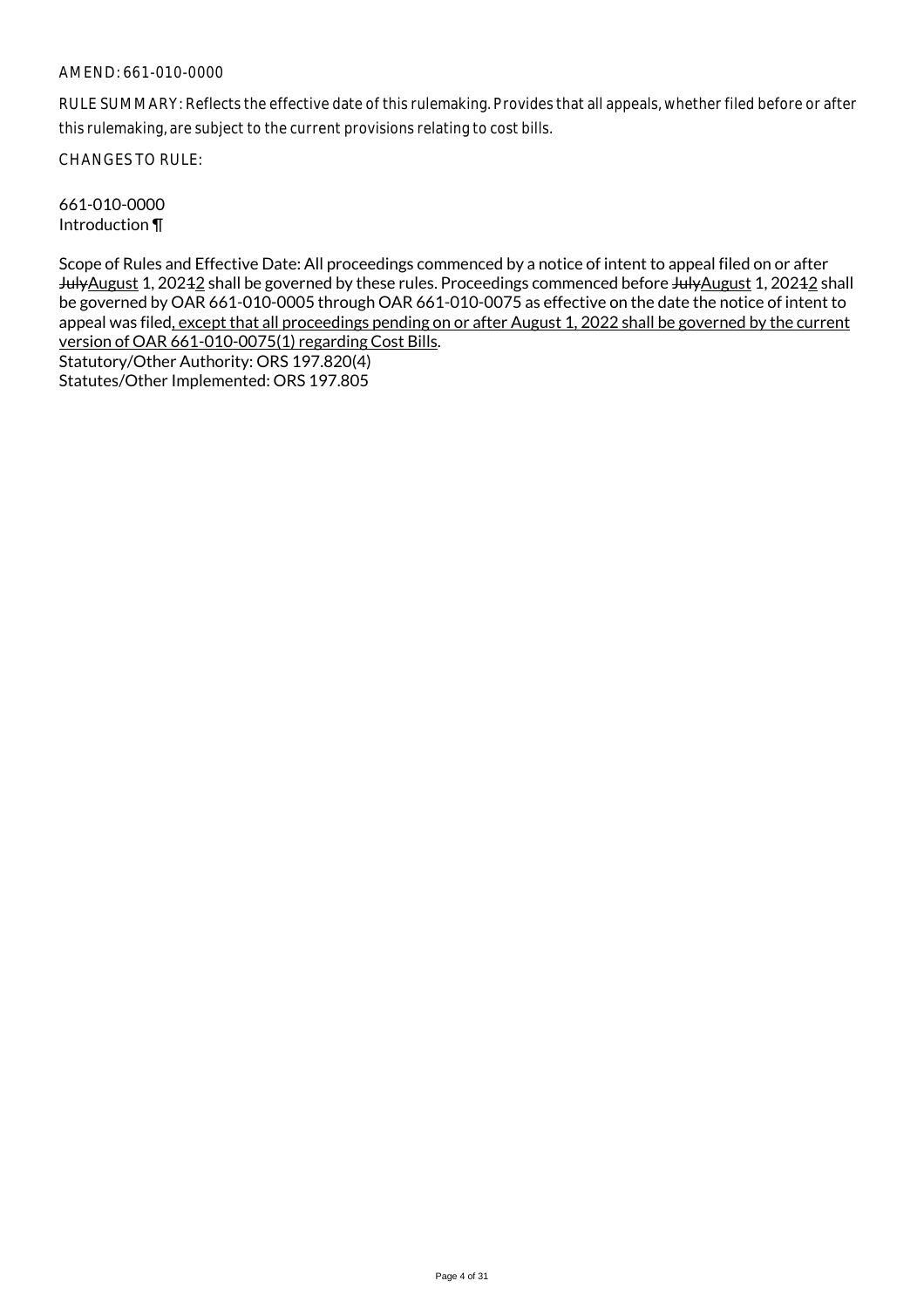RULE SUMMARY: Reflects the renumbering of other rules.

CHANGES TO RULE:

## 661-010-0010 Definitions ¶

In these rules, unless the context or subject matter requires otherwise:¶

(1) "Applicant" means the person who requested that the governing body take an action which resulted in a land use decision or limited land use decision.¶

(2) "Board" means the Land Use Board of Appeals or any member thereof.¶

(3) "Final decision": A decision becomes final when it is reduced to writing and bears the necessary signatures of the decision maker(s), unless a local rule or ordinance specifies that the decision becomes final at a later date, in which case the decision is considered final as provided in the local rule or ordinance.¶

(4) "Final decision maker" means the governing body, or a person, commission or other entity authorized by the governing body, that makes the final decision.¶

(5) "Governing body" means a city, county or special district governing body, or a state agency.¶

(6) "Land use decision" has the meaning given the term in ORS 197.015.¶

(7) "Lead Intervenor" means the intervenor designated as the contact person for the purpose of receiving documents from the Board and other parties, when two or more intervenors join in a single motion to intervene and are unrepresented by an attorney. See OAR 661-010-0075(712(6)(b).

(8) "Lead Petitioner" means the petitioner designated as the contact person for the purpose of receiving documents from the Board and other parties, when two or more petitioners are unrepresented by an attorney. See OAR 661-010-00<del>75(7</del>12(6)(a).¶

(9) "Limited land use decision" has the meaning given the term in ORS 197.015.¶

(10) "Notice" means the notice of intent to appeal and refers to the document that must be filed with the Board in order to begin a review proceeding.¶

(11) "Party" means the petitioner, the governing body, and any person who intervenes as provided in OAR 661- 010-0050. "Party" does not include a state agency that files a brief under ORS 197.830(8) or an amicus participating under OAR 661-010-0052.

Statutory/Other Authority: ORS 197.820(4)

Statutes/Other Implemented: ORS 197.015(2), 197.015(10), 197.015(12), 197.805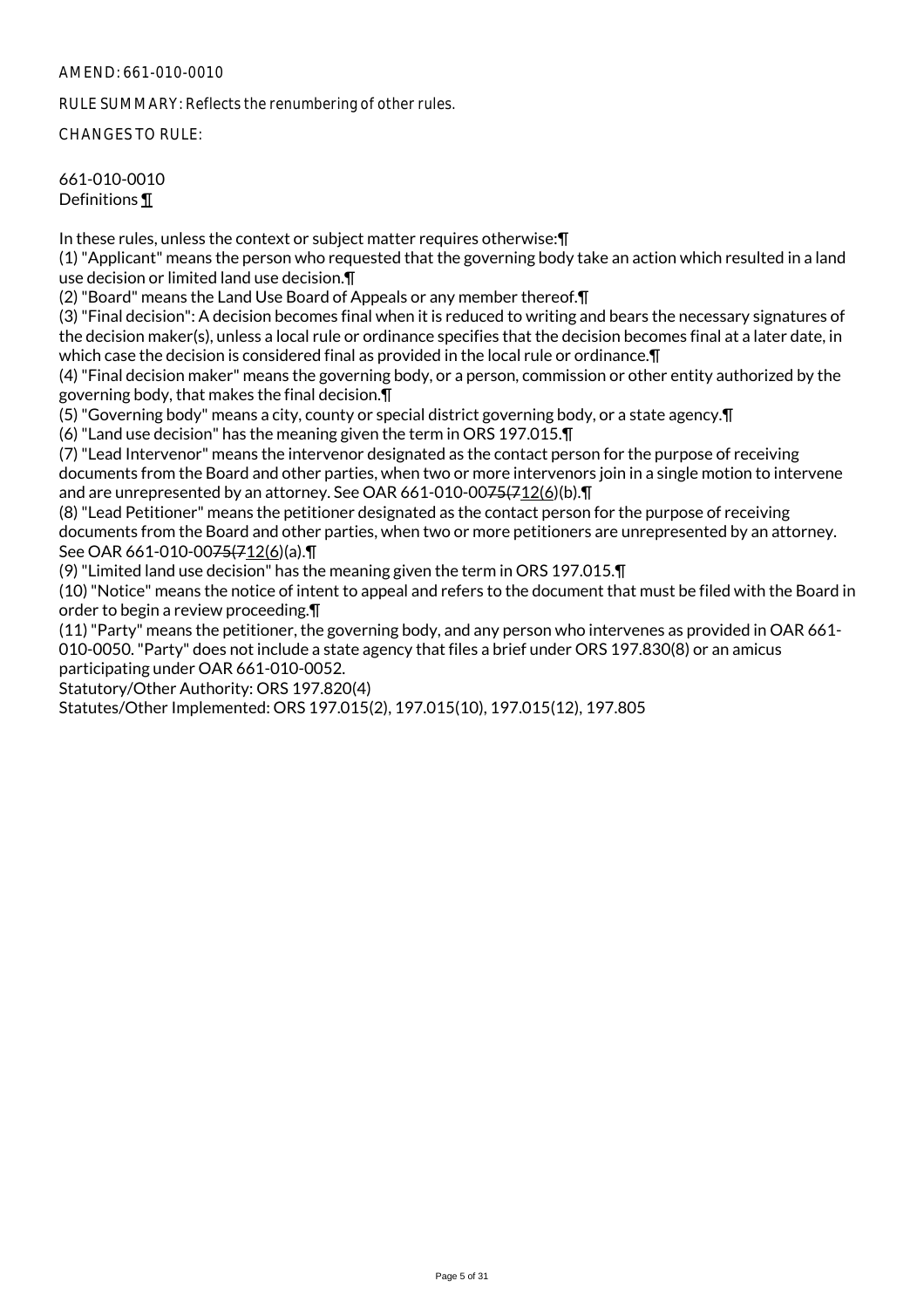## ADOPT: 661-010-0012

RULE SUMMARY: Clarifies the requirements of appearance and representation before the Board. Requires notice when counsel is retained, substituted, or withdrawn. Requires designation of lead counsel when a party is represented by multiple attorneys. Requires parties to maintain current contact information. Requires notice of known related matters.

CHANGES TO RULE:

## 661-010-0012

## Appearance and Representation Before the Board

(1) Appearances Before the Board: An individual shall either appear on their own behalf or be represented by an attorney. A corporation or other organization shall be represented by an attorney. In no event may a party be represented by someone other than an active member of the Oregon State Bar. In the event someone other than an active member of the Oregon State Bar files a notice of intent to appeal on behalf of a corporation, other organization, or another individual, the individual filing the notice of intent to appeal will be given an opportunity to provide an amended notice of intent to appeal that conforms with this section. If an amended notice of intent to appeal is not filed within the time set by the Board, the Board will dismiss the appeal. I

(2) Notice of Representation: If a party retains or changes counsel after an appeal is filed, including a change from one attorney to another or addition of an attorney within the same law firm, then the party shall file a notice of representation in writing. The notice of representation may not be combined with another document and shall contain the name, address, and telephone number of the attorney. See Exhibit 8.¶

(3) Representation by Co-Counsel: Where a party is represented by more than one attorney, including more than one attorney within the same law firm, the party must designate one attorney as lead counsel, who will be that party's counsel for the purpose of receiving documents from the Board and other parties. Lead counsel is responsible for notifying co-counsel of documents and communications received from the Board and other parties.¶

(4) Duty To Maintain Current Contact Information: All parties to an appeal have a duty to maintain current contact information with the Board, including during the time that an appeal is pending or suspended, until the final opinion and order is issued. Unless updated contact information is provided, the Board shall rely on the contact information provided in the notice of intent to appeal, motion to intervene, or notice of representation.¶ (5) Notice of Withdrawal: Where an attorney withdraws from representation in an appeal, the attorney shall file a notice of withdrawal in writing. The notice of withdrawal may not be combined with another document. The notice of withdrawal shall contain the name, address, and telephone number of the party and the name, address, and telephone number of the new attorney, if one is being substituted. A notice of withdrawal shall be promptly filed and include any pending deadlines. See Exhibit 9.¶

(6) Lead Petitioner or Intervenor:¶

(a) A lead petitioner is responsible for notifying the other petitioners of documents and communications received from the Board and other parties, but each petitioner remains responsible for their own representation. I (b) A lead intervenor is responsible for notifying the other intervenors of documents and communications received from the Board and other parties, but each intervenor remains responsible for their own representation. A lead intervenor's responsibilities under this subsection extend only to intervenors who joined in the lead intervenor's motion to intervene and does not extend to intervenors who filed separate motions to intervene.¶ (7) Notice of Related Matters: When a party files a notice of intent to appeal, a motion to intervene, or a brief, if the party is aware of another appeal pending before the Board or in another forum that involves the same or a closely related land use matter, then the party shall file a notice with the Board identifying the related matter by title and case number. The notice may not be combined with another document. A party may likewise notify the Board if the party is aware of another matter pending in another forum that raises the same or a closely related legal issue. A party need not notify the Board of a related matter if another party has already done so. See Exhibit 10.¶

[ED. NOTE: Exhibits referenced are available from the agency.]

Statutory/Other Authority: ORS 197.820(1), ORS 197.820(4)(a), ORS 197.820(4)(b) Statutes/Other Implemented: ORS 197.830(9), ORS 197.830(13)(a), ORS 197.830(15), ORS 197.835(3)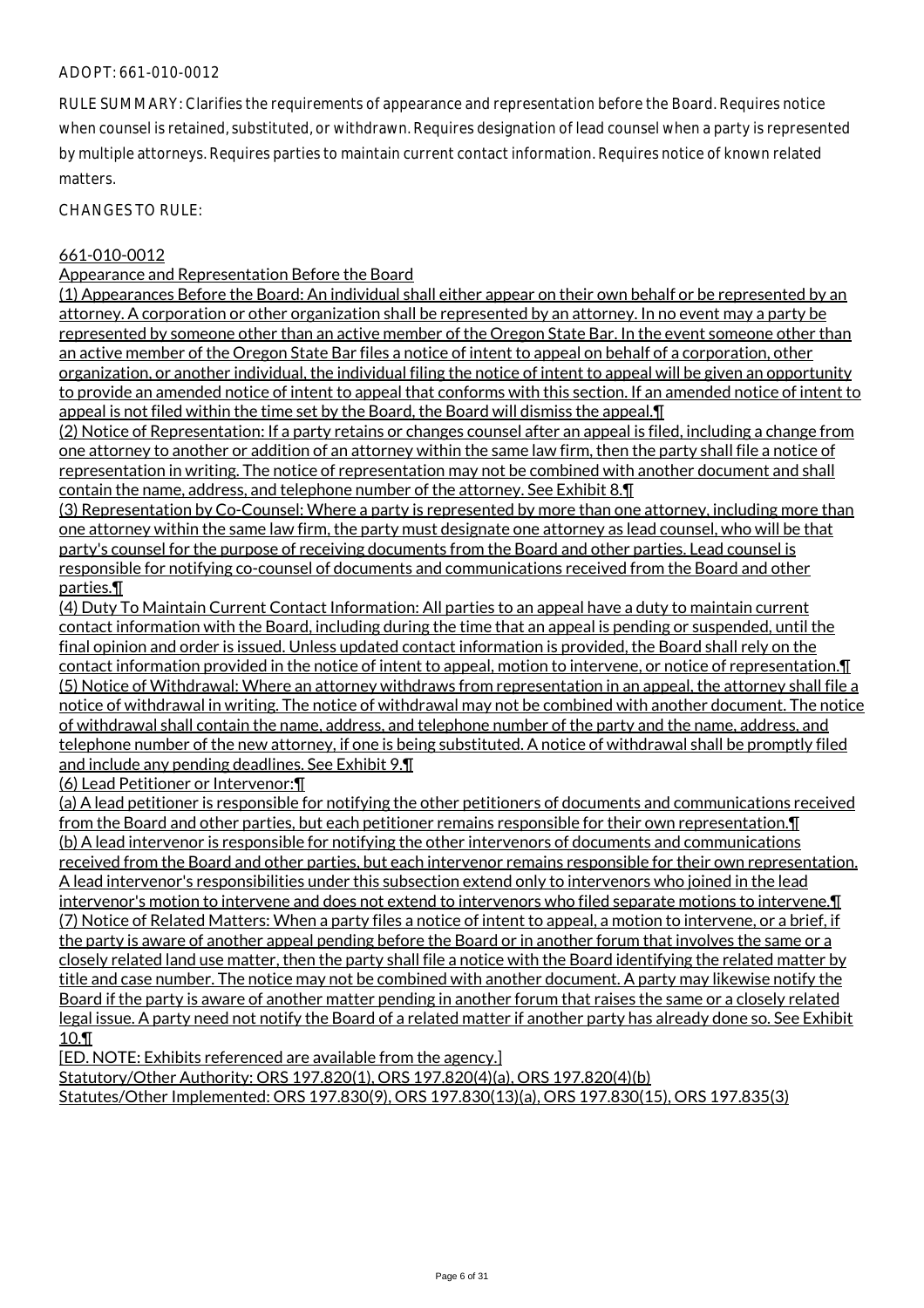RULE SUMMARY: Adds commercial delivery service to the permitted methods of filing a notice of intent to appeal. Adds priority mail and commercial delivery service to the permitted methods of serving a notice of intent to appeal. Requires that the notice of intent to appeal (1) include both the petitioner's contact information and their attorney's contact information, where applicable; (2) designate lead counsel, where applicable; and (3) include a certificate of filing.

CHANGES TO RULE:

#### 661-010-0015 Notice of Intent to Appeal ¶

## (1) Filing of Notice: ¶

(a) The Notice, together with two copies, and the filing fee required by section (4) of this rule, shall be filed with the Board on or before the 21st day after the date the decision sought to be reviewed becomes final or within the time provided by ORS 197.830(3)-(5). A notice of intent to appeal plan and land use regulation amendments processed pursuant to ORS 197.610 to 197.625 shall be filed with the Board on or before the 21st day after the date the decision sought to be reviewed is mailed to parties entitled to notice under ORS 197.615. A Notice filed thereafter shall not be deemed timely filed, and the appeal shall be dismissed. ¶

(b) The date of filing a notice of intent to appeal is  $\pm$ :  $\P$ 

(A) The date the Notice is received by the Board,  $er t$ ;  $\P$ 

(B) The date the Notice is mailed, provided it is mailed by registered or certified mail, and the party filing the Notice has proof from the post office of such mailing date. If the date of mailing is relied upon as the date of filing, the date of the receipt stamped by the United States Postal Service showing the date mailed and the certified or registered number is the date of filing; or¶

(C) The date the Notice is dispatched for delivery via commercial delivery service, provided the party filing the Notice has proof from the commercial delivery service of such dispatch date. If the date of dispatch for delivery via commercial delivery service is relied upon as the date of filing, the date of the receipt from the commercial delivery service's online tracking service showing the date dispatched is the date of filing. ¶

(c) If a Notice is received without payment of the fee required by section (4) of this rule, the petitioner will be given an opportunity to submit the required fee. If the filing fee is not received within the time set by the Board, the Board shall dismiss the appeal. ¶

(d) If the Board determines that a Notice identifies more than one final decision as the subject of appeal, the Board shall notify the petitioner. The Board shall dismiss the Notice if the petitioner fails to submit within the date specified by the Board either a written election to appeal only one decision, or a separate Notice and separate filing fee, as required by section (4) of this rule, for each additional decision. ¶

(2) Service of Notice: The Notice shall be served on the governing body, the governing body's legal counsel, and all persons identified in the Notice as required by subsection (3)(f) of this rule on or before the date the notice of intent to appeal is required to be filed. Service of the Notice as required by this section may be in person or, by first -class mailor priority mail, or by commercial delivery service. However, where the local government provides only an electronic mail address for a person identified in the Notice as required by subsection (3)(f)(D), service shall be by electronic mail. The date of serving such notice shall be the date of personal service, mailing, dispatch, or electronic mailing. ¶

(3) Contents of Notice: The Notice shall be substantially in the form set forth in Exhibit 1 and shall contain: ¶ (a) A caption which sets forth the name(s) of the person(s) filing the Notice, identifying the person(s) as petitioner(s), and the name of the governing body, identifying the governing body as respondent;-

(b) Below the caption the heading "Notice of Intent to Appeal"; ¶

(c) The full title of the decision to be reviewed as it appears on the final decision; ¶

(d) The date the decision to be reviewed became final; ¶

(e) A concise description of the decision to be reviewed, or a copy of either the notice of decision or the decision to be reviewed; ¶

(f) The name, address and telephone number of each of the following: ¶

(A) The Petitioner. If the petitioner is not represented by an attorney, tThe petitioner's name, address and telephone number shall be included. If an attorney represents the petitioner, then the attorney's name, address and telephone number shall be substituted for that of the petitioner. If two or more petitionersalso be included. If the petitioner is represented by co-counsel, then one attorney shall be designated as lead counsel. See OAR 661-010-0012(3). If two or more petitioners join in a notice of intent to appeal and are unrepresented by an attorney, then one petitioner shall be designated as the lead petitioner, but the Notice shall include the names, addresses, and telephone numbers of all such unrepresented petitioners. See OAR 661-010-00<del>75(712(6</del>)(a);- $\Pi$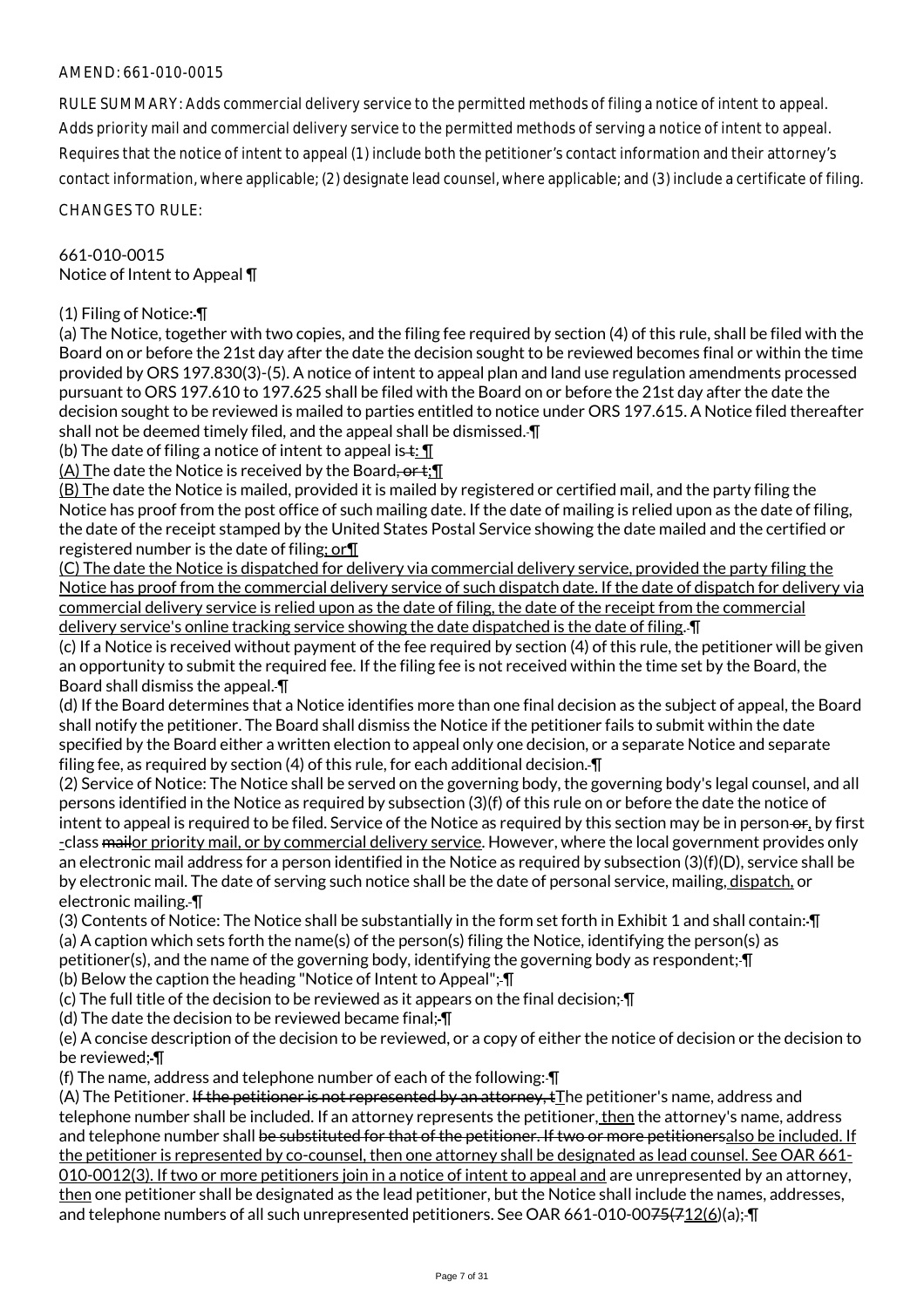(B) The governing body and the governing body's legal counsel; ¶

(C) The applicant, if any (and if other than the petitioner). If an applicant was represented by an attorney before the governing body, then the name, address and telephone number of the applicant's attorney shall also be included; ¶

(D) Any other person to whom written notice of the land use decision or limited land use decision was mailed, either through the United States Postal Service, other delivery service, or by electronic mail, as shown on the governing body's records. The telephone number may be omitted for any such person.¶

(g) A statement advising all persons, other than the governing body, that in order to participate in the review proceeding a person must file a motion to intervene pursuant to OAR 661-010-0050. ¶

(h) On the last page, a signature by each petitioner, or the attorney representing that petitioner, on whose behalf the Notice is filed. ¶

(i) Proof of service upon all persons required to be named in the Notice. See Exhibit 1. ¶

(j) A statement certified by the person who made the filing of the date and manner of document delivery. See Exhibit 1.¶

(4) Filing Fee: The Notice shall be accompanied by a filing fee of \$300 payable to the Land Use Board of Appeals. Payment may be submitted by check, State of Oregon purchase order or money order. If a check providing the filing fee is returned for insufficient funds and the filing fee is not paid within the time set by the Board, the Board shall dismiss the appeal. Cash shall not be accepted. ¶

[ED. NOTE: Exhibits referenced are available from the agency.]

Statutory/Other Authority: ORS 197.820(4)

Statutes/Other Implemented: ORS 197.620, 197.830(1), ORS 197.830(9)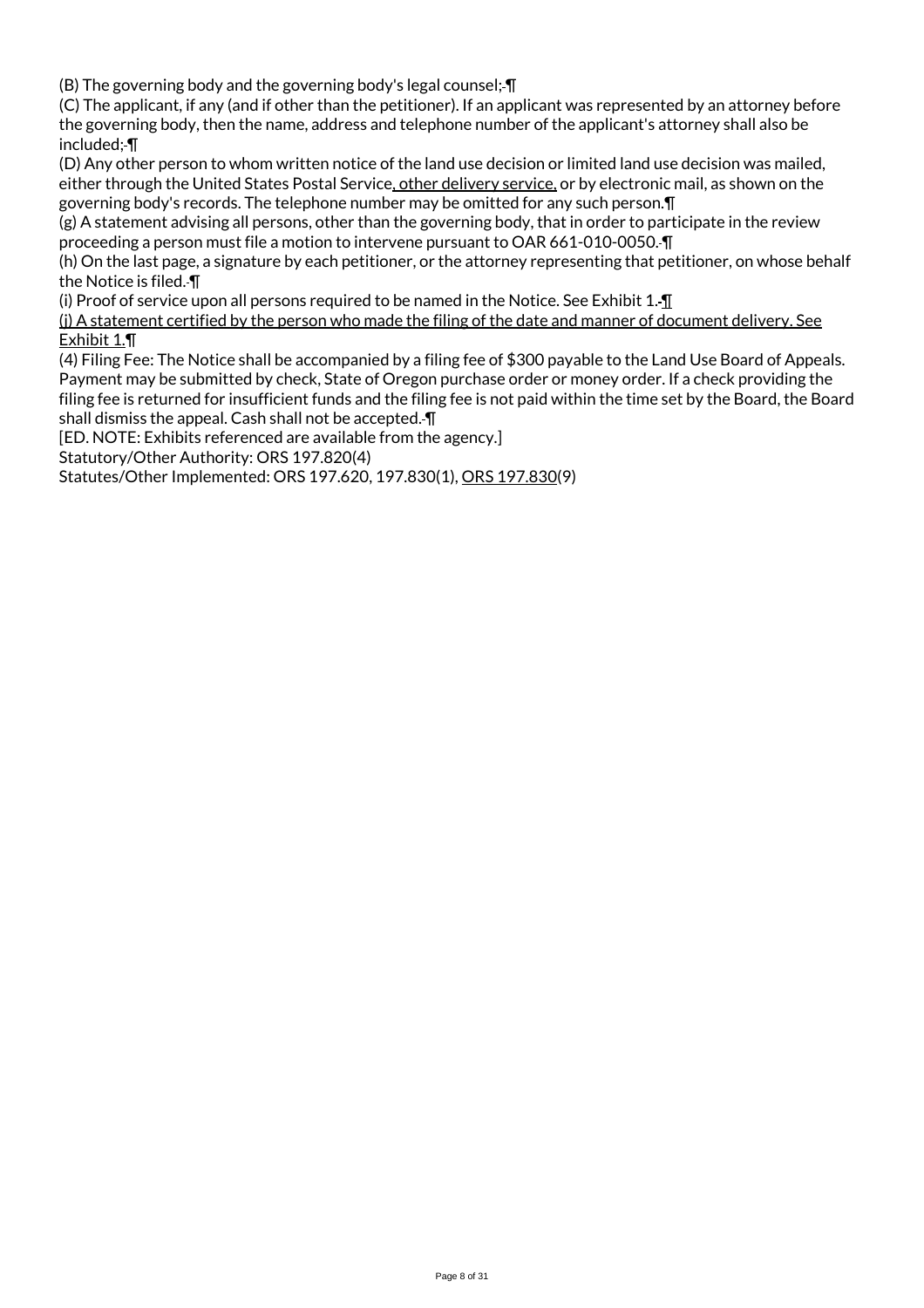RULE SUMMARY: Removes in-person filing. Adds priority mail and commercial delivery service to the permitted methods of refiling an original or filing an amended notice of intent to appeal after the respondent issues a decision on reconsideration.

CHANGES TO RULE:

## 661-010-0021

Withdrawal of Decision for Reconsideration ¶

(1) If a local government or state agency, pursuant to ORS 197.830(13)(b), withdraws a decision for the purposes of reconsideration, it shall file a notice of withdrawal with the Board on or before the date the record is due or, on appeal of a decision under 197.610 to 197.625, the local government shall file a notice of withdrawal prior to the filing of the respondent's brief. A copy of the decision on reconsideration shall be filed with the Board within 90 days after the filing of the notice of withdrawal or within such other time as the Board may allow. ¶ (2) The filing of a notice of withdrawal under section (1) of this rule shall suspend proceedings on the appeal until a decision on reconsideration is filed with the Board, or the time designated therefor expires, unless otherwise ordered by the Board. If no decision on reconsideration is filed within the time designated therefor, the Board shall issue an order restarting the appeal. ¶

(3) A copy of the decision on reconsideration under section (1) of this rule shall be filed with the Board within 7 days after the local government or state agency issues the decision on reconsideration and copies of the decision on reconsideration shall be served on all parties. The first page of the decision on reconsideration, or an accompanying transmittal letter, shall indicate the title and case number of the pending appeal before the Board. ¶

(4) Petitioner(s) may seek review of the decision on reconsideration as provided in section (5) of this rule. Any other person may file a notice of intent to appeal the decision on reconsideration as provided in OAR 661-010- 0015. If such an appeal is filed, and a petitioner files an amended notice of intent to appeal or refiles the original notice of intent to appeal as provided in section (5) of this rule, any party may move to consolidate the appeals challenging the decision on reconsideration as provided in OAR 661-010-0055. ¶

(5) After the filing of a decision on reconsideration: ¶

(a) If the petitioner wishes review by the Board of the decision on reconsideration: ¶

(A) Except as provided in paragraph (B) of this subsection, the petitioner shall file an amended notice of intent to appeal together with two copies within 21 days after the decision on reconsideration is received by the Board. ¶ (B) In the event the local government or state agency affirms its decision or modifies its decision with only minor revisions, the petitioner may refile the original notice of intent to appeal, with the date of the decision on reconsideration indicated thereon, together with two copies within 21 days after the decision on reconsideration is received by the Board. ¶

(b) Refiling of the original notice of intent to appeal or filing of an amended notice of intent to appeal is accomplished by delivery of the Notice to the Board, or receipt of the Notice by the Board, on or before the due date. Filing or refiling may also be accomplished by mailmailing on or before the due date by first-class, priority, certified, or registered mail, or dispatching on or before the due date by first-class, certified or registered mail. for delivery via commercial delivery service.¶

(c) An amended notice of intent to appeal or a refiled notice of intent to appeal under paragraphs (A) and (B) of subsection (5)(a) of this rule shall conform with the requirements of OAR 661-010-0015(3) and shall be served on the following: ¶

(A) All parties to the appeal suspended pursuant to section (2) of this rule; ¶

(B) The applicant, if any (and if other than the petitioner). If an applicant was represented by an attorney before the governing body, then the name, address and telephone number of the applicant's attorney shall also be included; ¶

(C) Any other person to whom written notice of the original or reconsidered land use decision or limited land use decision was mailed, either through the United States Postal Service, other delivery service, or by electronic mail, as shown on the governing body's records. The telephone number may be omitted for any such person.¶ (d) No additional filing fee or deposit for costs (if a deposit was required to file the original notice of intent to appeal) shall be required to refile the original notice of intent to appeal or file an amended notice of intent to appeal under subsection (5)(a) of this rule. ¶

(e) If no amended notice of intent to appeal is filed or no original notice of intent to appeal is refiled, as provided in subsection (5)(a) and (b) of this rule, the appeal will be dismissed. ¶

(f) Parties who have already intervened in the appeal need not file new motions to intervene when an amended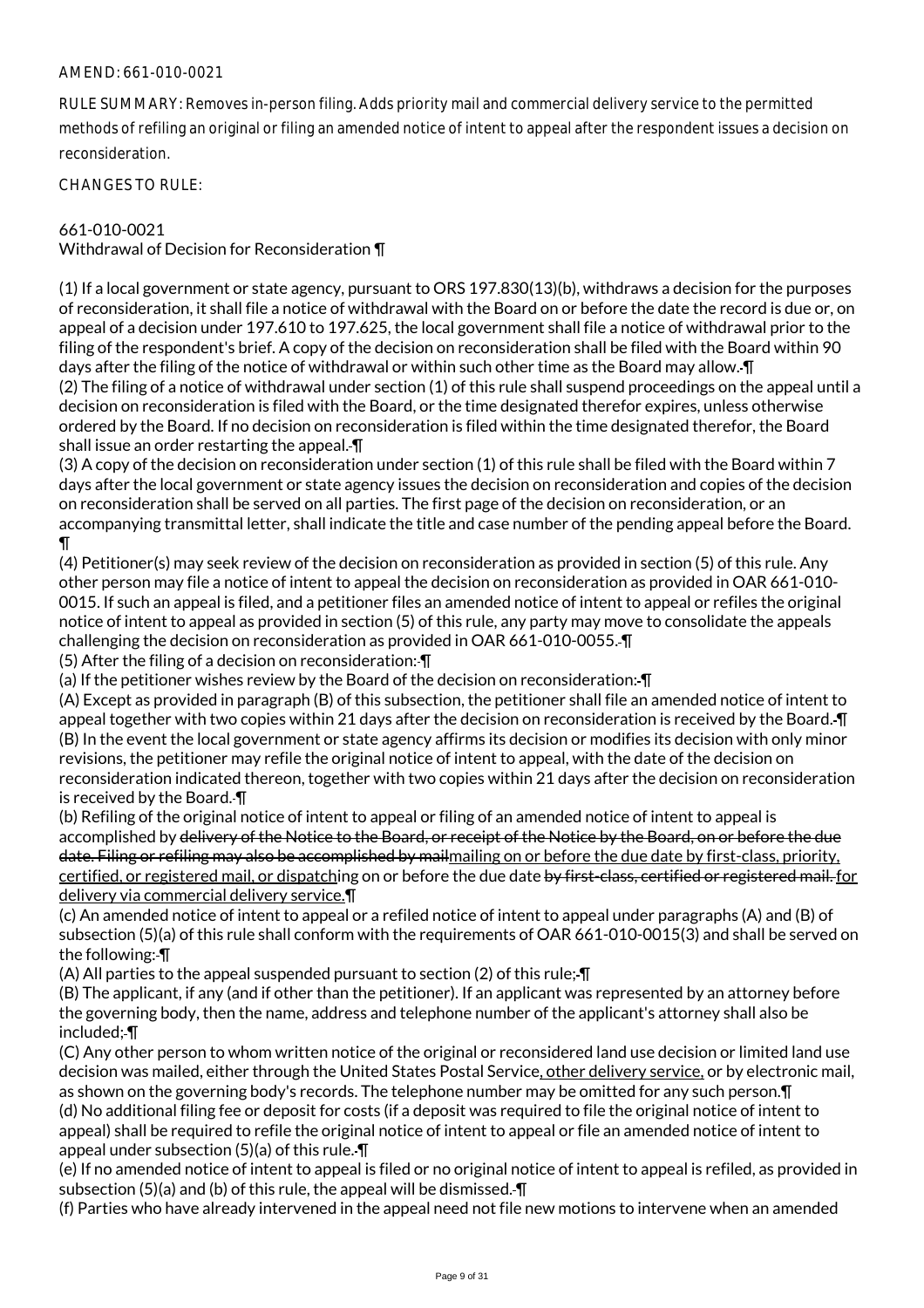notice of intent to appeal is filed or the original notice of intent to appeal is refiled. ¶ (6) The local government or state agency shall, within 21 days after service of the amended notice of intent to appeal or refiled original notice of intent to appeal under subsection (5)(a) of this rule, transmit to the Board a certified copy of the record of the proceeding under review in accordance with OAR 661-010-0025. The record submitted by the local government or state agency in an appeal of a decision on reconsideration shall include the record of the original decision and the decision on reconsideration. Statutory/Other Authority: ORS 197.820(4)

Statutes/Other Implemented: ORS 197.830(13)(b)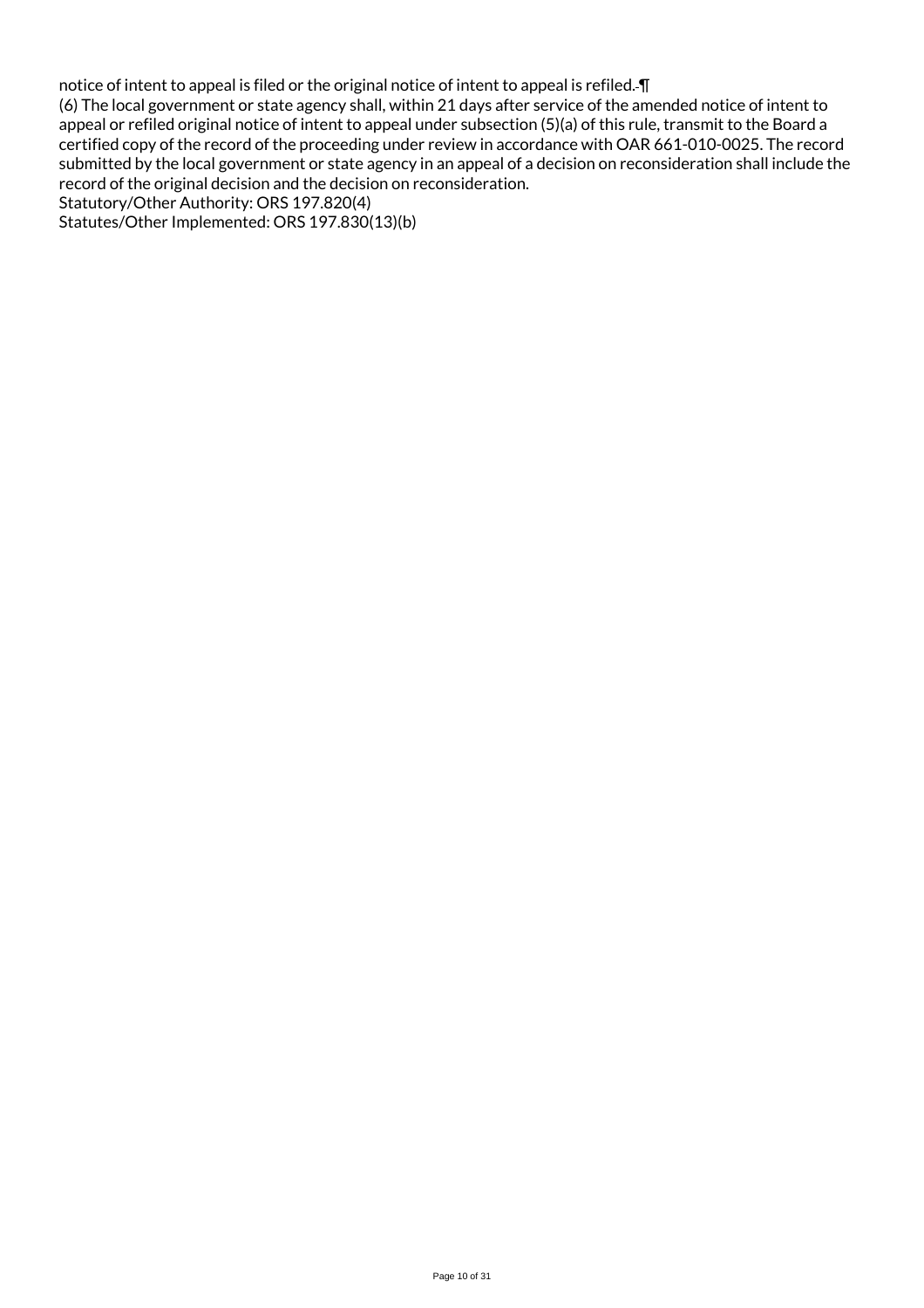RULE SUMMARY: Provides that, if a local government creates minutes, media recordings, and transcripts of local proceedings, they must all be included in the record transmittal. Removes in-person record delivery. Provides that the record is transmitted when it is mailed or dispatched for delivery via commercial delivery service.

CHANGES TO RULE:

661-010-0025 Record ¶

(1) Contents of Record: Unless the Board otherwise orders, or the parties otherwise agree in writing, the record shall include at least the following:¶

(a) The final decision including any findings of fact and conclusions of law.¶

(b) All written testimony and all exhibits, maps, documents or other materials specifically incorporated into the record or placed before, and not rejected by, the final decision maker, during the course of the proceedings before the final decision maker.¶

(c) Minutes and tape, CD, DVD or other media recordings of the meetings conducted by the final decision maker as required by law, if created by the final decision maker or incorporated into the record by the final decision maker. A verbatim transcript of media recordings shall not be required, but if a transcript has been prepared by the governing body, it shall be included. If a verbatim transcript is included in the record, the media recordings from which that transcript was prepared need not be included in the record, unless the accuracy of the transcript is challenged.¶

(d) Notices of proposed action, public hearing and adoption of a final decision, if any, published, posted or mailed during the course of the land use proceeding, including affidavits of publication, posting or mailing. Such notices shall include any notices concerning amendments to acknowledged comprehensive plans or land use regulations given pursuant to ORS 197.610(1) or 197.615(1) and (2).¶

(2) Transmittal of Record:¶

(a) The governing body shall, within 21 days after service of the Notice on the governing body, transmit to the Board a certified paper copy of the record of the proceeding under review. The governing body may, however, retain any large maps, media recordings, or difficult-to-duplicate documents and items until the date of oral argument. Where documents are retained until the date of oral argument, those retained documents shall be identified in the table of contents, as provided in OAR 661-010-0025(4)(B). Transmittal of the record is accomplished by delivery of the record to the Board, or by receipt of the record by the Board, mailing by first-class, priority, certified, or registered mail, or dispatching via commercial delivery service on or before the due date.¶ (b) As an alternative to transmitting a certified paper copy of the record, a local government may transmit the record to the Board in electronic format. Transmittal of an electronic copy is accomplished by delivery mailing by first-class, priority, certified, or registered mail, or dispatching via commercial delivery service on or before the due date of two complete copies of the record on optical disks, with documents recorded in a PDF format. If the record exceeds 100 pages, the electronic copy shall be searchable. A local government may transmit the record in electronic form, and also retain items until oral argument as described in OAR 661-010-0025(2)(a).¶ (3) Service of Record:¶

(a) Contemporaneously with transmittal, the governing body shall serve a paper copy of the record, exclusive of large maps, media recordings, and difficult-to-duplicate documents and items, on the petitioner or the lead petitioner, if one is designated. The governing body shall also serve a paper copy of the record on any other party, including intervenors-petitioners, requesting a copy provided such other party reimburses the governing body for the reasonable expense incurred in copying the record. The governing body shall also serve a copy of any media recording included in the record, or any recording from which a transcript included in the record was prepared, on any party requesting such a copy, provided such party reimburses the governing body for the reasonable expense incurred in copying the recording.¶

(b) By prior agreement of the party to be served, service of the record as described in OAR 661-010-0025(3)(a) may be in an electronic format instead of a paper copy.¶

(4) Specifications of Record:¶

(a) The record, including any supplements or amendments, shall:¶

(A) Be filed in a suitable folder; the cover shall bear the title of the case as it appears in the Notice or in the Board's order consolidating multiple appeals, and the Board's numerical designation for the case, and shall indicate the numerical designation given the land use decision or limited land use decision by the governing body; if the record consists of multiple volumes, the cover shall indicate the page numbers contained in each volume;¶ (B) Begin with a table of contents, listing each item contained therein, and the page of the record where the item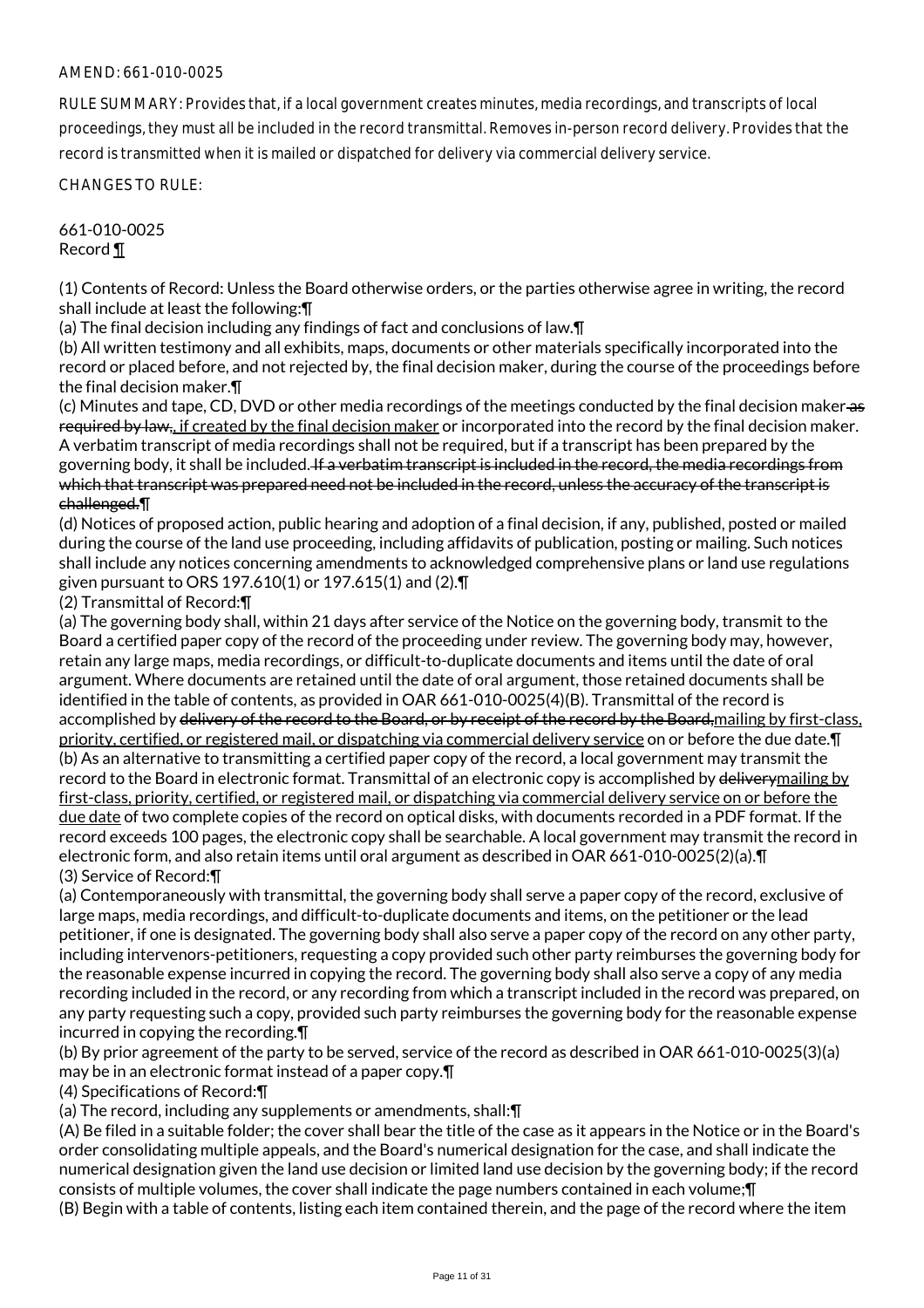begins (see Exhibit 2).¶

(i) Where an item listed in the table of contents includes attached exhibits, the exhibits shall be separately listed as an exhibit to the item. Where the exhibit is also a document that is being retained under OAR 661-010-0025(2), the exhibit shall also be listed at the end of the table of contents as provided in subsection (ii) below.¶ (ii) Where large maps, media recordings, or other items or documents are retained by the governing body under section (2) of this rule, those retained items shall be separately listed at the end of the table of contents; [ (C) Be securely fastened on the left side;¶

(D) Have pages numbered consecutively, with the page number at the bottom outside corner of each page;¶ (E) Be arranged in inverse chronological order, with the most recent item first. Exhibits attached to a record item shall be included according to the numerical or alphabetical order in which they are attached, not the date of the exhibits. Upon motion of the governing body, the Board may allow the record to be organized differently.¶ (b) Where the record includes the record of a prior appeal to this Board, the table of contents shall specify the LUBA number of the prior appeal, and indicate that the record of the prior appeal is incorporated into the record of the current appeal.¶

(c) A record that does not substantially conform to the preceding requirements may be rejected by the Board.¶ (5) If no record objection is filed and the governing body transmits an amendment to the record, the date the amendment is received by the Board shall be considered the date the record is received for the purpose of computing time limits as required by these rules.¶

[ED. NOTE: Exhibits referenced are available from the agency.]

Statutory/Other Authority: ORS 197.820(4)

Statutes/Other Implemented: ORS 197.830(10)(a), 197.830(14), 197.835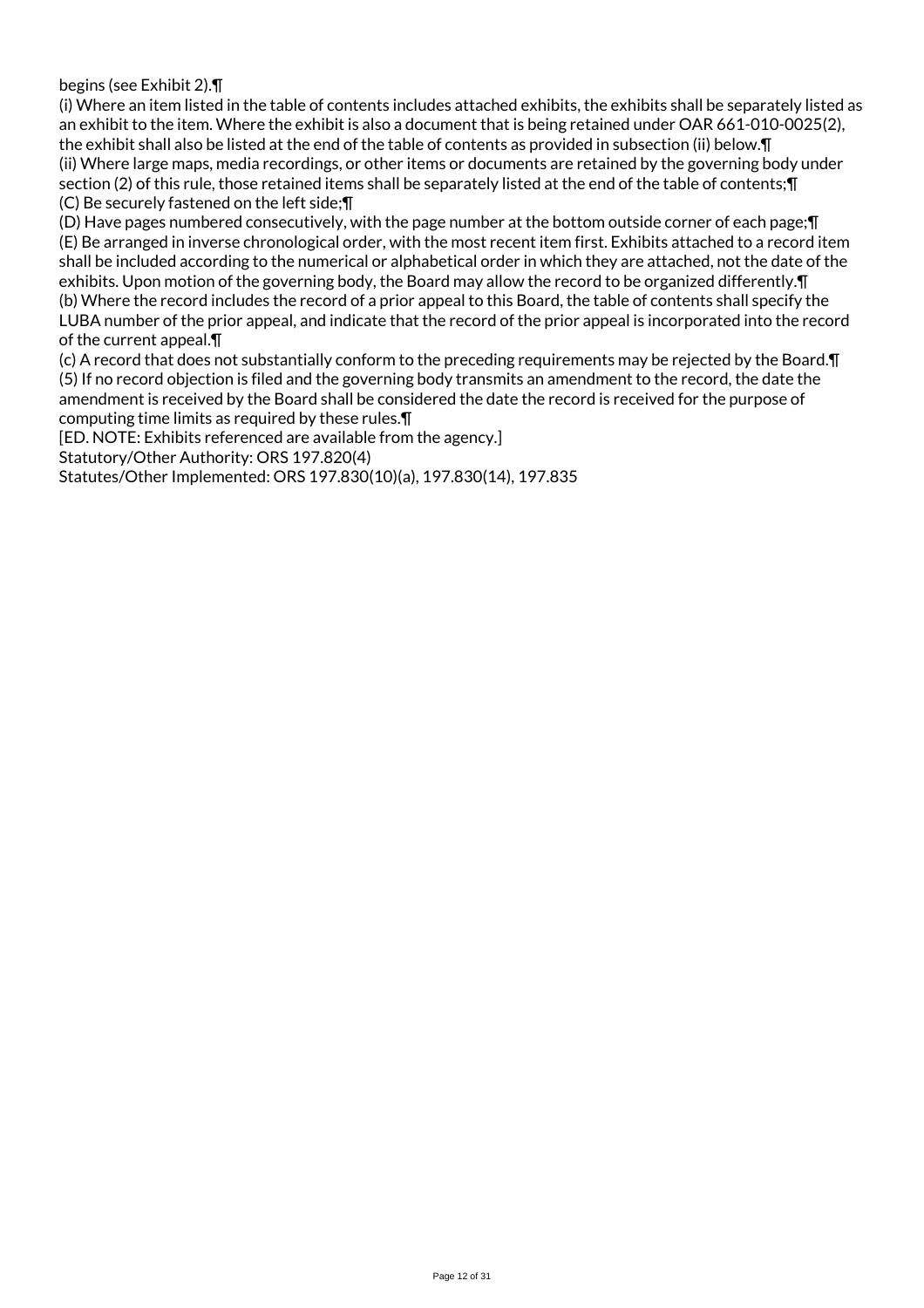RULE SUMMARY: Clarifies the deadline for filing objections to original, amended, and supplemental records.

CHANGES TO RULE:

#### 661-010-0026 Objections to the Record ¶

(1) Before filing an objection to the record, a party shall attempt to resolve the matter with the governing body's legal counsel. The objecting party shall include a statement of compliance with this section at the same time the objection is filed. The Board may deny any objection to the record that does not comply with this rule.¶ (2) An objection to the record or an objection to an amendment or supplement to the record shall be filed with the Board within 14 days of the date appearingshall be filed with the Board within 14 days of the date the Board receives the record, which is the date stated in the body onf the notice of record transmittal sent to the parties by the Board. An objection to an amended or supplemental record shall be filed within 14 days of service of the amended or supplemental record. A party may file a record objection while continuing to resolve objections with the governing body's legal counsel. Objections may be made on the following grounds:¶

(a) The record does not include all materials included as part of the record during the proceedings before the final decision maker. The omitted item(s) shall be specified, as well as the basis for the claim that the item(s) are part of the record.¶

(b) The record contains material not included as part of the record during the proceedings before the final decision maker. The item(s) not included as part of the record during the proceedings before the final decision maker shall be specified, as well as the bases for the claim that the item(s) are not part of the record.¶

(c) The minutes or transcripts of meetings or hearings are incomplete or do not accurately reflect the proceedings.¶

(d) The record does not conform to the requirements of OAR 661-010-0025(4).¶

(3) An objection on grounds that the minutes or transcripts are incomplete or inaccurate shall demonstrate with particularity how the minutes or transcripts are defective and shall explain with particularity why the defect is material. Upon such demonstration regarding contested minutes, the Board shall require the governing body to produce a transcript of the relevant portion of the proceeding, if an audiotape recording or other type of recording is available. Upon such demonstration regarding contested transcripts, the Board shall require the governing body to produce a more complete or amended transcript.¶

(4) A party may, within 14 days from the date of service of a record objection, file a response. The governing body's legal counsel shall, within 14 days of the filing of a record objection, either file a response to the record objection or advise the Board in writing of the status of the parties' efforts to resolve the record objection.¶

(5) The Board may, at its discretion, conduct a telephone conference with the parties to consider any objections to the record. A party desiring a telephone conference on an objection to the record shall include a request for a telephone conference in its objection to the record or response.¶

(6) If an objection to the record is filed, the time limits for all further procedures under these rules shall be suspended. When the objection is resolved, the Board shall issue an order declaring the record settled and setting forth the schedule for subsequent events. Unless otherwise provided by the Board, the date of the Board's order shall be deemed the date of receipt of the record for purposes of computing subsequent time limits. Statutory/Other Authority: ORS 197.820(4)

Statutes/Other Implemented: ORS 197.830(10)(a), 197.830(14), 197.835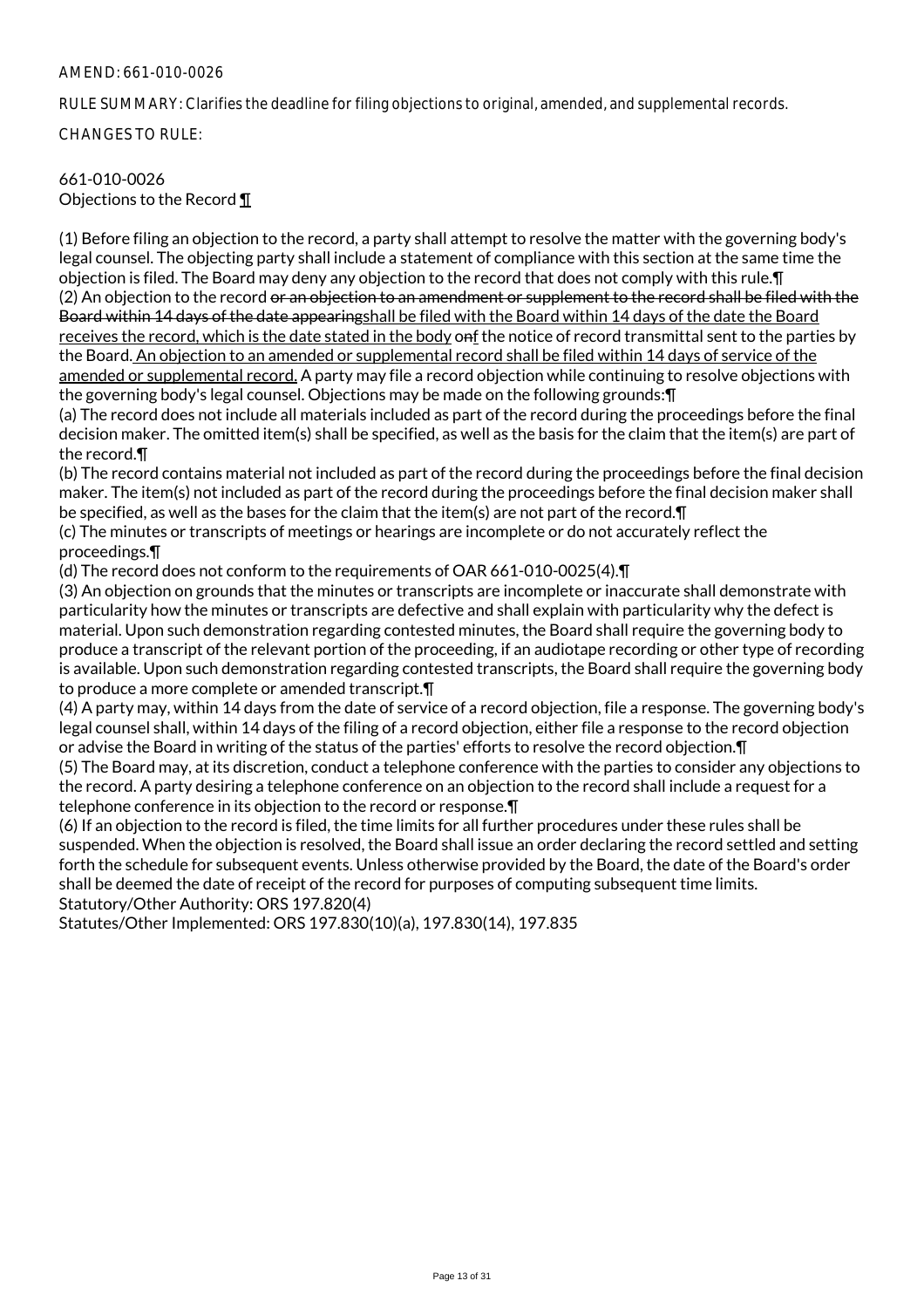RULE SUMMARY: Decreases the number of copies of briefs required to be filed. Requires consolidated briefing in consolidated appeals where the petitioners are the same. Clarifies that a copy of the challenged decision must be attached to the petition for review.

CHANGES TO RULE:

## 661-010-0030 Petition for Review ¶

(1) Filing and Service of Petition: Unless the Board orders otherwise pursuant to ORS 197.830(10)(a), the petition for review together with fourone copiesy shall be filed with the Board within 21 days after the date the record is received or settled by the Board. See OAR 661 010-0025(2) and 661-010-0026(6). The petition shall also be served on the governing body and any party who has filed a motion to intervene. Failure to file a petition for review within the time required by this section, and any extensions of that time under OAR 661-010-0045(9) or 661-010-0067(2), shall result in dismissal of the appeal, forfeiture of the filing fee to the governing body, and an award of up to \$200 for the cost of preparation of the record payable from the petitioner(s) to the governing body. See OAR 661-010-0075(1)(c). Co-petitioners who file a single Notice of Intent to Appeal shall be limited to a single, joint petition for review. In consolidated appeals in which the petitioners are the same the petitioners shall be limited to a single petition for review. Within fourteen days after the consolidated record is received, petitioners may request permission to exceed the applicable word limit in writing and shall state the reasons why an overlength petition for review will assist the Board in resolving the appeal.¶

(2) Specifications of Petition: The petition for review shall: ¶

(a) Begin with a table of contents and authorities;-

(b) Not exceed 11,000 words, unless permission for a longer petition is given by the Board. Headings, footnotes, and quoted material count toward the word-count limitation. The front cover, table of contents, table of authorities, appendices, certificate of service, any other certificates, and the signature block do not count toward the word-count limitation; ¶

(c) If a party does not have access to a word-processing system that provides a word count, a brief is acceptable if it does not exceed 38 pages;¶

(d) Have blue front and back covers of at least 65-pound weight paper. The front cover page shall state the full title of the proceeding, and the names, addresses and telephone numbers of all parties unrepresented by an attorney. If a party is represented by an attorney, the name, address and telephone number of the attorney shall be substituted for the party. If there is more than one petitioner, the cover page shall specify which petitioner(s) are filing the petition. An intervenor shall be designated as either petitioner or respondent in accordance with OAR 661-010-0050; ¶

(e) Briefs must be legible and capable of being read without difficulty. The print must be black. Briefs must be prepared using proportionately spaced type. The style must be in font such as Times New Roman, and may not be smaller than 14-point type both for text and for footnotes; ¶

(f) Be double spaced, except that quotations and footnotes may be single-spaced with double space above and below each paragraph of quotation; ¶

(g) Have text printed on only one side of the page; however, text may be printed on both sides of the page if the paper is sufficiently opaque to prevent material on one side from showing through, and the petition is bound along the left-hand margin so that the pages lie flat when open; ¶

(h) Be printed on 8-1/2 by 11-inch paper, with numbers for each line of text and page numbers on the top of each page of text; ¶

(i) Have inside margins of 1-1/4 inches, outside margins of 1 inch, top and bottom margins of 3/4 inch; and  $\P$ (j) Be signed on the last page by the author. In cases where multiple unrepresented petitioners or intervenorspetitioners file a single petition for review, the petition for review shall be signed by all petitioners or intervenorspetitioners who wish to join the petition for review. ¶

(k) A signed certificate of compliance with the above-listed specifications for the petition for review shall be appended after the final page of the petition. See Exhibit 7. The certificate of compliance must include a statement that:¶

(A) The brief complies with the word-count limitation in paragraph (2)(b) of this subsection for briefs and OAR 661-010-0039 for reply briefs by indicating the number of words in the brief. The person preparing the certificate may rely on the word count of the word-processing system used to prepare the brief. If the attorney, or a selfrepresented party, does not have access to a word-processing system that provides a word count, the certificate must indicate that the attorney, or self-represented party does not have access to such a system and that the brief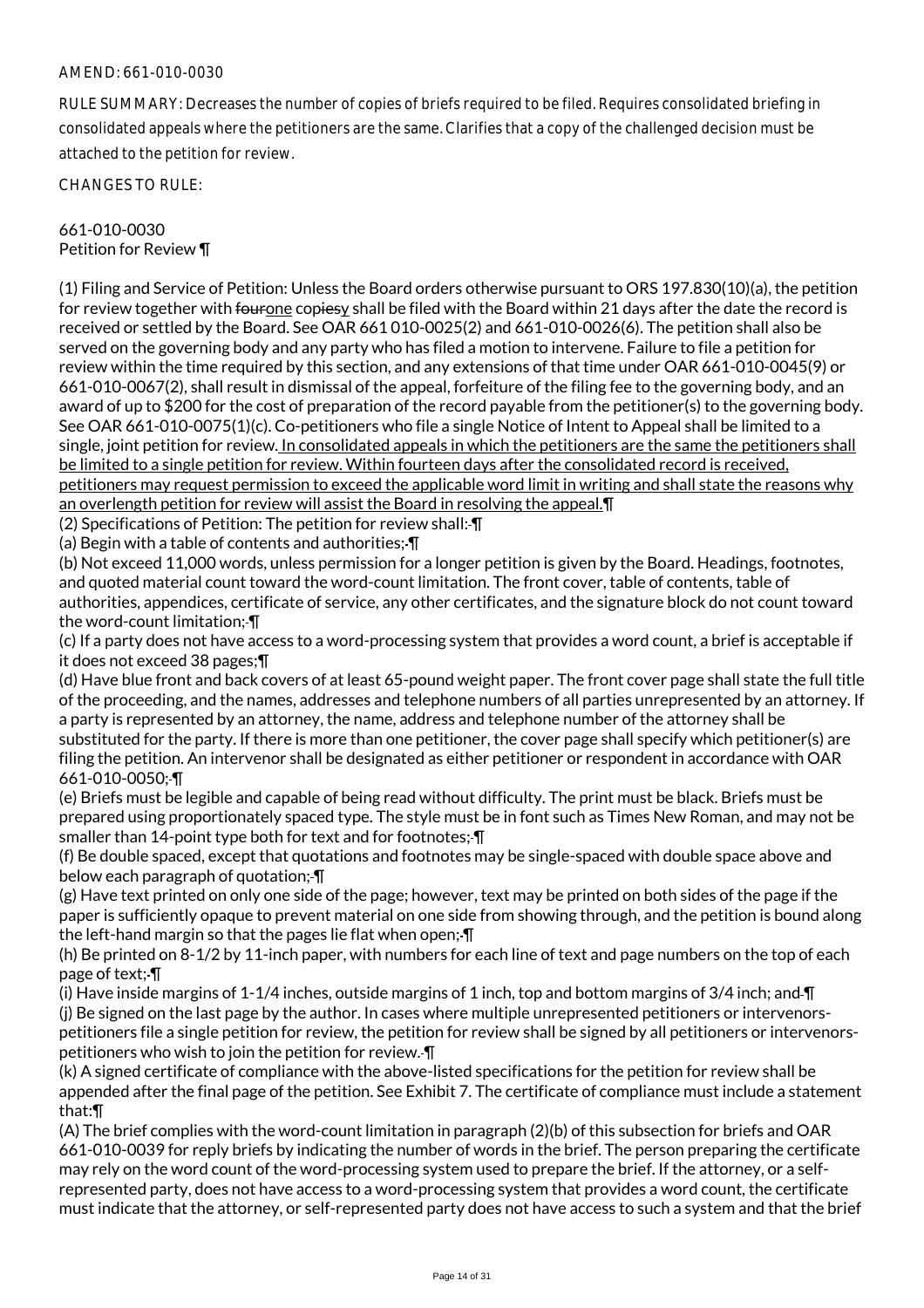complies with paragraph (2)(c) of this subsection for briefs and OAR 661-010-0039 for reply briefs.¶ (B) The brief complies with the font limitation in paragraph (2)(e) of this subsection by indicating that the size is not smaller than 14 point for both the text of the brief and footnotes.¶

#### (C) The brief includes a copy of the challenged decision, including any adopted findings of fact and conclusions of law, as required by OAR 661-010-0030(4)(e).¶

(3) If the Board determines that the petition for review fails to conform with the requirements of section (2) of this rule, it shall notify the author, and a brief conforming with the requirements of section (2) shall be filed within three (3) days of notification by the Board. The Board may refuse to consider a brief that does not substantially conform to the requirements of this rule. ¶

(4) Contents of Petition: The petition for review shall: ¶

(a) State the facts that establish petitioner's standing; ¶

(b) Present a clear and concise statement of the case, in the following order, with separate section headings: ¶

(A) The nature of the land use decision or limited land use decision and the relief sought by petitioner; ¶

(B) A brief summary of the arguments appearing under the assignments of error in the body of the petition; ¶ (C) A summary of the material facts. The summary shall be in narrative form with citations to the pages of the record where the facts alleged can be found. Where there is a map in the record that helps illustrate the material facts, the petitioner shall include a copy of that map in the summary of the material facts or attach it as an appendix to the petition. ¶

(c) State why the challenged decision is a land use decision or a limited land use decision subject to the Board's jurisdiction:- ¶

(d) Set forth each assignment of error under a separate heading. Each assignment of error must demonstrate that the issue raised in the assignment of error was preserved during the proceedings below. Where an assignment raises an issue that is not identified as preserved during the proceedings below, the petition shall state why preservation is not required. Each assignment of error must state the applicable standard of review. Where several assignments of error present essentially the same legal questions, the argument in support of those assignments of error shall be combined; ¶

(e) Contain a copy of the challenged decision, including any adopted findings of fact and conclusions of law; and ¶ (f) Contain a copy of any comprehensive plan provision, ordinance or other provision of local law cited in the petition, unless the provision is quoted verbatim in the petition. ¶

(5) The petition for review may include appendices containing verbatim transcripts of relevant portions of media recordings that are part of the record. ¶

(6) Amended Petition: A petition for review which fails to comply with section (4) of this rule may, with permission of the Board, be amended. The Board shall determine whether to allow an amended petition for review to be filed in accordance with OAR 661-010-0005. ¶

(7) Cross Petition: Any respondent or intervenor-respondent who seeks reversal or remand of an aspect of the decision on appeal regardless of the outcome under the petition for review may file a cross petition for review that includes one or more assignments of error. A respondent or intervenor-respondent who seeks reversal or remand of an aspect of the decision on appeal only if the decision on appeal is reversed or remanded under the petition for review may file a cross petition for review that includes contingent cross-assignments of error, clearly labeled as such. The cover page shall identify the petition as a cross petition and the party filing the cross petition. The cross petition shall be filed within the time required for filing the petition for review and must comply in all respects with the requirements of this rule governing the petition for review, except that a notice of intent to appeal need not have been filed by such party.  $\P$ 

[ED. NOTE: Exhibits referenced are available from the agency.]

Statutory/Other Authority: ORS 197.820(4)

Statutes/Other Implemented: ORS 197.830(11), (12), ORS 197.830(12), ORS 197.830(13)(a)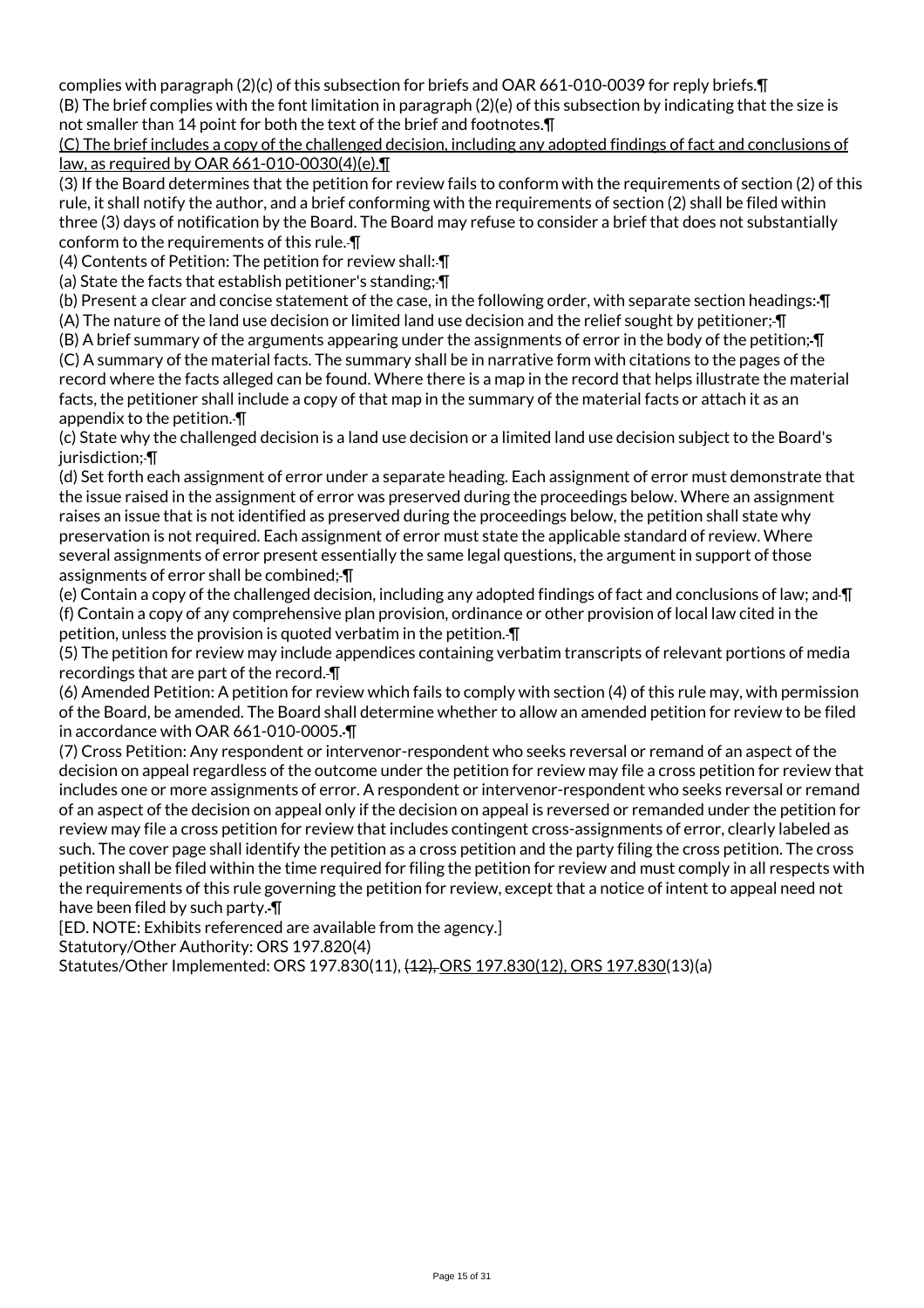RULE SUMMARY: Decreases the number of copies of briefs required to be filed. Allows consolidated responsive briefing.

CHANGES TO RULE:

## 661-010-0035 Respondents Brief ¶

(1) Filing and Service of Brief: Unless otherwise provided by the Board, respondent's brief together with fourone copiesy shall be filed within 42 days after the date the record is received or settled by the Board. See OAR 661- 010-0025(2) and 661-010-0026(6). A copy of the respondent's brief shall be served on the petitioner or the lead petitioner, if one is designated, and all intervenors or the lead intervenor, if one is designated.¶ (2) Specifications of Brief: Respondent's brief shall conform to the specifications of the petition for review at OAR 661-010-0030(2), except that the brief shall have red front and back covers. If there is more than one respondent, the front cover page shall specify which respondent is filing the brief. Respondent's brief shall be subject to OAR 661-010-0030(3). If multiple petitions for review or intervenor-petitioner's briefs are filed, then the respondent and any intervenors-respondents may file a consolidated brief in response, which shall be limited to 15,000 words unless permission for a longer brief is given by the Board.¶

(3) Contents of Brief:¶

(a) The respondent's brief shall follow the form prescribed for the petition for review, but need not contain the final decision. The respondent shall specifically accept the petitioner's statement of the case or shall cite any alleged omissions or inaccuracies therein, and may state additional relevant facts or other matters. The statement shall be in narrative form with citations to the pages of the record where the facts alleged can be found.¶ (b) Respondent shall accept or challenge petitioner's statement of the Board's jurisdiction and petitioner's statement of standing. The basis for any challenge shall be stated. If respondent contends that the facts alleged by petitioner in support of standing are not true, respondent shall specify which allegations are contested.¶ (c) A response brief shall not include an assignment of error or cross-assignment of error.¶

(4) The respondent's brief may include appendices containing verbatim transcripts of media recordings that are part of the record.¶

(5) Amended Brief: The Board may allow the filing of an amended brief in accordance with OAR 66l-010-0005.¶ (6) Response briefs that respond to a cross petition for review shall be filed within the time limit required for filing the response brief under subsection (1) of this rule and must comply in all respects with the requirements governing response briefs.

Statutory/Other Authority: ORS 197.820(4) Statutes/Other Implemented: ORS 197.830(13)(a)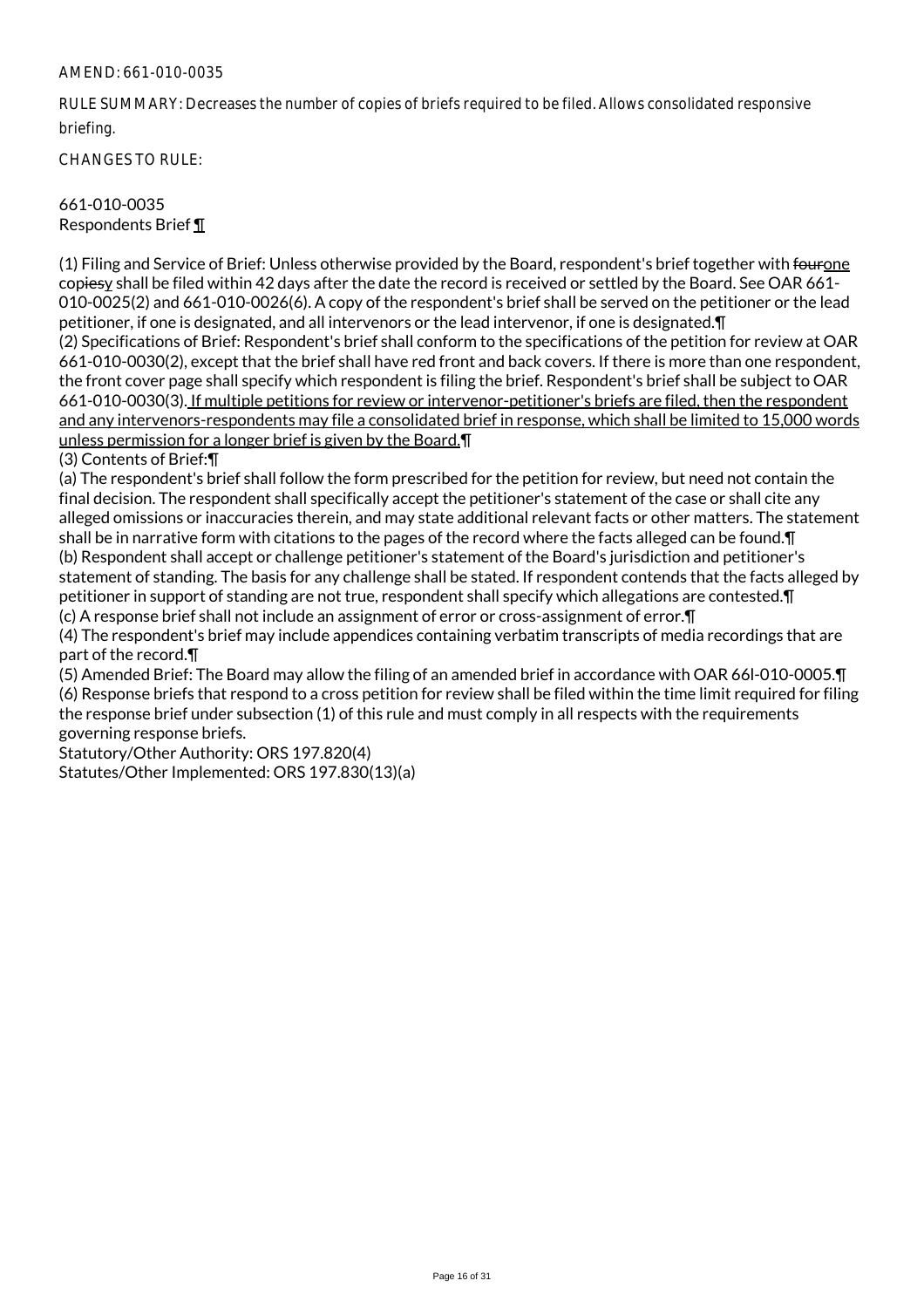RULE SUMMARY: Decrease the number of copies of briefs required to be filed.

CHANGES TO RULE:

661-010-0038 State Agency Briefs ¶

A state agency that wishes to file a brief under ORS 197.830(8) shall file the brief together with fourone copiesy within the time required for respondent's brief. A state agency brief shall have yellow front and back covers. A state agency brief shall be accompanied by a filing fee of \$100. Statutory/Other Authority: ORS 197.820(4) Statutes/Other Implemented: ORS 197.830(8)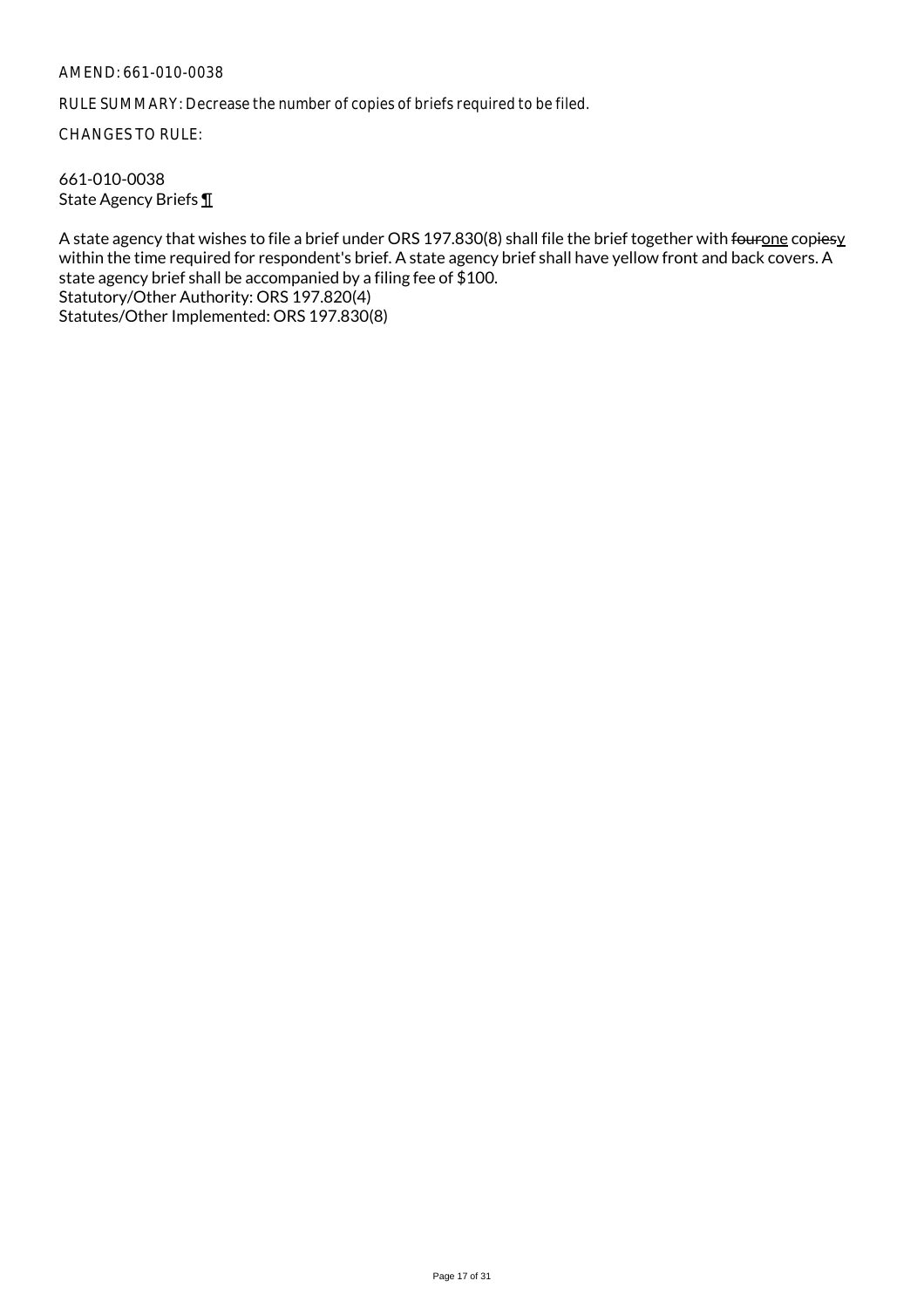RULE SUMMARY: Decreases the number of copies of briefs required to be filed.

CHANGES TO RULE:

661-010-0039 Reply Brief ¶

A reply brief shall be permitted. A reply brief shall be filed together with fourone copiesy within seven days of the date the respondent's brief is filed. A reply brief shall be confined to responses to arguments in the respondent's brief, state agency brief, or amicus brief, but shall not include new assignments of error or advance new bases for reversal or remand. A reply brief shall not exceed 1,000 words, exclusive of appendices, unless permission for a longer reply brief is given by the Board. If a party does not have access to a word-processing system that provides a word count, a reply brief is acceptable if it does not exceed four pages. A reply brief must include the certificate of compliance required by OAR 661-010-0030(2)(k). A reply brief shall have gray front and back covers. Statutory/Other Authority: ORS 197.820(4) Statutes/Other Implemented: ORS 197.830(13)(a)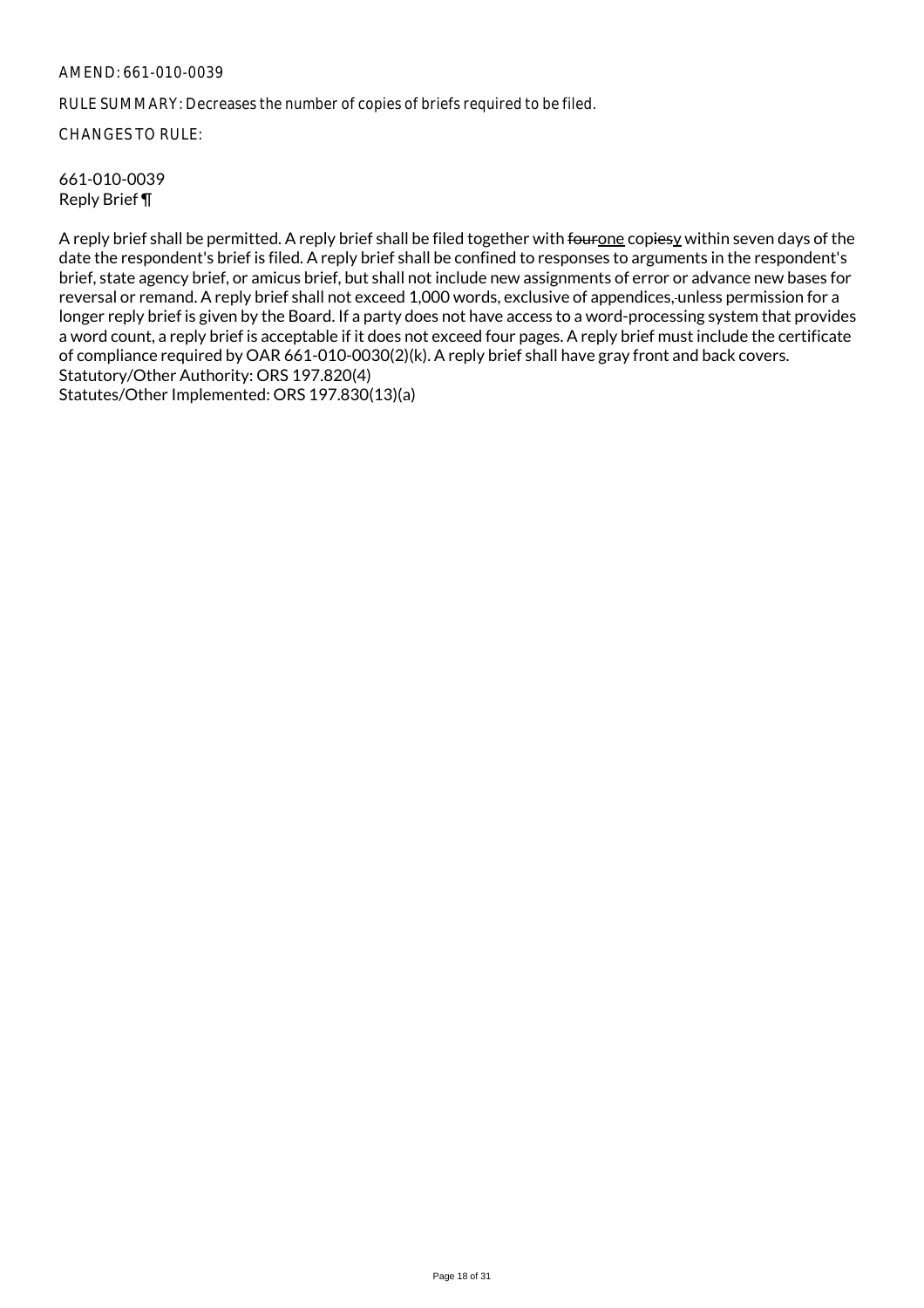RULE SUMMARY: Provides that the Board may conduct oral argument by video conference call.

CHANGES TO RULE:

#### 661-010-0040 Oral Argument ¶

(1) Only parties who have submitted briefs shall be allowed to present oral argument to the Board. The Board shall not consider issues raised for the first time at oral argument.¶

(2) If a party waives the right to present oral argument, the Board shall consider the case based on that party's brief and the briefs and oral arguments presented by other parties. The parties may, with consent of the Board, stipulate to submit a case to the Board on briefs without oral argument. If a party fails to appear at the time set for oral argument, the Board may deem the cause submitted without oral argument as to that party. A party's failure to so appear shall not preclude oral argument by other parties.¶

(3) The Board shall inform the parties of the time and place of oral argument. A party shall seek the consent of other parties before requesting a change in the scheduled time or date for oral argument. **I** 

(a) Unless the Board otherwise orders, petitioner(s) shall be allowed 15 minutes for oral argument. Petitioner(s) may reserve up to 5 minutes for rebuttal following respondents' oral argument, to respond to arguments made during respondents' oral argument. Multiple petitioners shall share the 15 minutes. Requests for an overlength oral argument shall be submitted to the Board in writing at any time after the record is received but in no event later than seven days after the petition for review is filed, shall state whether all parties join in the request, and shall state the reasons why an overlength oral argument will assist the Board in resolving the appeal.¶ (b) The respondent(s) shall be allowed 15 minutes to respond. Multiple respondents shall share the 15 minutes.¶ (c) The Board shall record all arguments, but any party may also arrange at its own expense to record the argument in some other manner.¶

(4) A state agency which has filed a brief pursuant to ORS 197.830(8) may move to argue orally before the Board. The motion shall be filed with the brief.¶

(5) Demonstrative exhibits presented at oral argument shall be limited to copies of materials already in the record, including reductions or enlargements, or materials created during the party's presentation at oral argument.¶ (6) The Board may conduct oral argument by telephone or video conference call.

Statutory/Other Authority: ORS 197.820(4)

Statutes/Other Implemented: ORS 197.830(13)(a)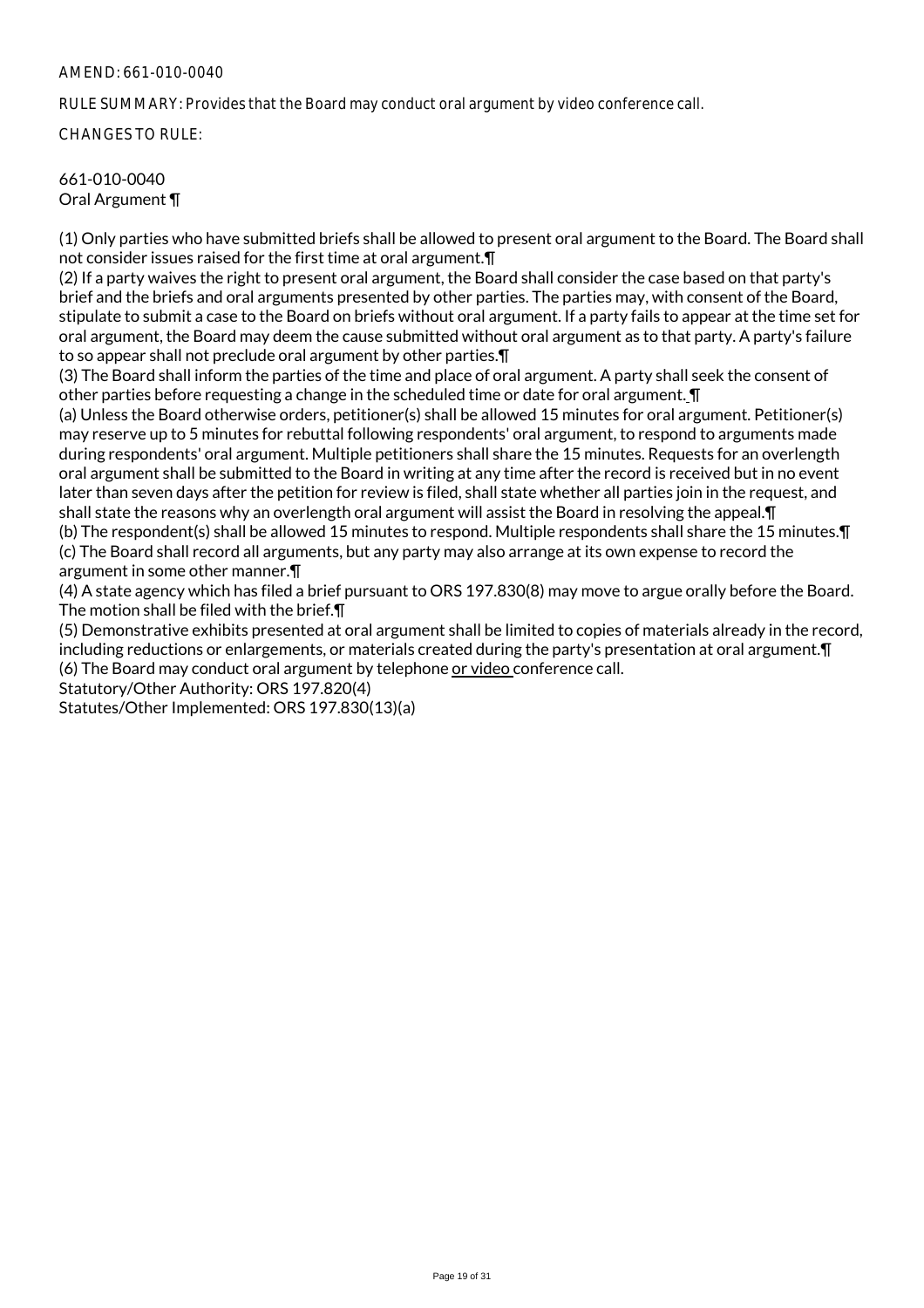RULE SUMMARY: Requires that motions to take evidence outside the record be filed as separate documents.

CHANGES TO RULE:

# 661-010-0045

Taking Evidence Not in the Record ¶

(1) Grounds for Motion to Take Evidence Not in the Record: The Board may, upon written motion, take evidence not in the record in the case of disputed factual allegations in the parties' briefs concerning unconstitutionality of the decision, standing, ex parte contacts, actions for the purpose of avoiding the requirements of ORS 215.427 or 227.178, or other procedural irregularities not shown in the record and which, if proved, would warrant reversal or remand of the decision. The Board may also upon motion or at its discretion take evidence to resolve disputes regarding the content of the record, requests for stays, attorney fees, or actual damages under ORS 197.845.¶ (2) Motions to Take Evidence:¶

(a) A motion to take evidence shall contain a statement explaining with particularity what facts the moving party seeks to establish, how those facts pertain to the grounds to take evidence specified in section (1) of this rule, and how those facts will affect the outcome of the review proceeding. The motion to take evidence shall be filed as a separate document and shall not be contained within a brief or other filing.¶

(b) A motion to take evidence shall be accompanied by:¶

(A) An affidavit or documentation that sets forth the facts the moving party seeks to establish; or¶

(B) An affidavit establishing the need to take evidence not available to the moving party, in the form of depositions or documents as provided in subsection (2)(c) or (d) of this rule.¶

(c) Depositions: the Board may order the testimony of any witness to be taken by deposition where a party establishes the relevancy and materiality of the anticipated testimony to the grounds for the motion, and the necessity of a deposition to obtain the testimony. Depositions under this rule shall be conducted in the same manner prescribed by law for depositions in civil actions (ORCP 38-40).¶

(d) Subpoenas: the Board shall issue subpoenas to any party upon a showing that the witness or documents to be subpoenaed will provide evidence relevant and material to the grounds for the motion. Subpoenas may also be issued under the signature of the attorney of record of a party. Witnesses appearing pursuant to subpoena, other than parties or employees of the Board, shall be tendered fees and mileage as prescribed by ORS 44.415(2) for witnesses in civil actions. The party requesting the subpoena shall be responsible for service of the subpoena and tendering the witness and mileage fees to the witness.¶

(3) Any party may file a response within 14 days of the date of service of the motion to take evidence. The response shall specifically state what facts alleged in the motion are contested, with references to where contrary facts are found in the record or in affidavits or documents appended to the response.¶

(4) If the Board grants the motion to take evidence, the Board shall so notify the parties, and indicate whether it will decide the motion on the submitted materials, whether it will allow depositions or discovery of evidence under section (2), or whether it will schedule an evidentiary hearing on the motion.¶

(5) Conduct of Hearing:¶

(a) Where the Board schedules an evidentiary hearing, the hearing shall be conducted in the following order, insofar as the Board finds it practical:¶

- (A) The moving party shall present its evidence including that of any witnesses;¶
- (B) The other party(ies) shall have the opportunity to present evidence rebutting that of the moving party;¶
- (C) The moving party may present surrebuttal evidence;¶
- (b) Any witness is subject to cross examination by opposing parties.¶
- (c) Any member of the Board may question any witness;¶

(d) The burden of presenting evidence in support of a fact or proposition rests on the proponent of the fact or proposition;¶

(e) The Board may continue a hearing, and may set time limits for any hearing;¶

(f) Exhibits shall be marked to identify the party offering the exhibits. The exhibits shall be preserved by the Board as part of the record.¶

(6) Evidentiary Rules:¶

(a) Evidence of a type commonly relied upon by reasonably prudent persons in conduct of their serious affairs shall be admissible.¶

(b) Irrelevant, immaterial or unduly repetitious evidence shall be excluded.¶

(c) All evidence not objected to shall be received by the Board, subject to the Board's power to exclude irrelevant, immaterial or unduly repetitious matter.¶

(d) Evidence objected to may be received by the Board. Rulings on the admissibility of such evidence, if not made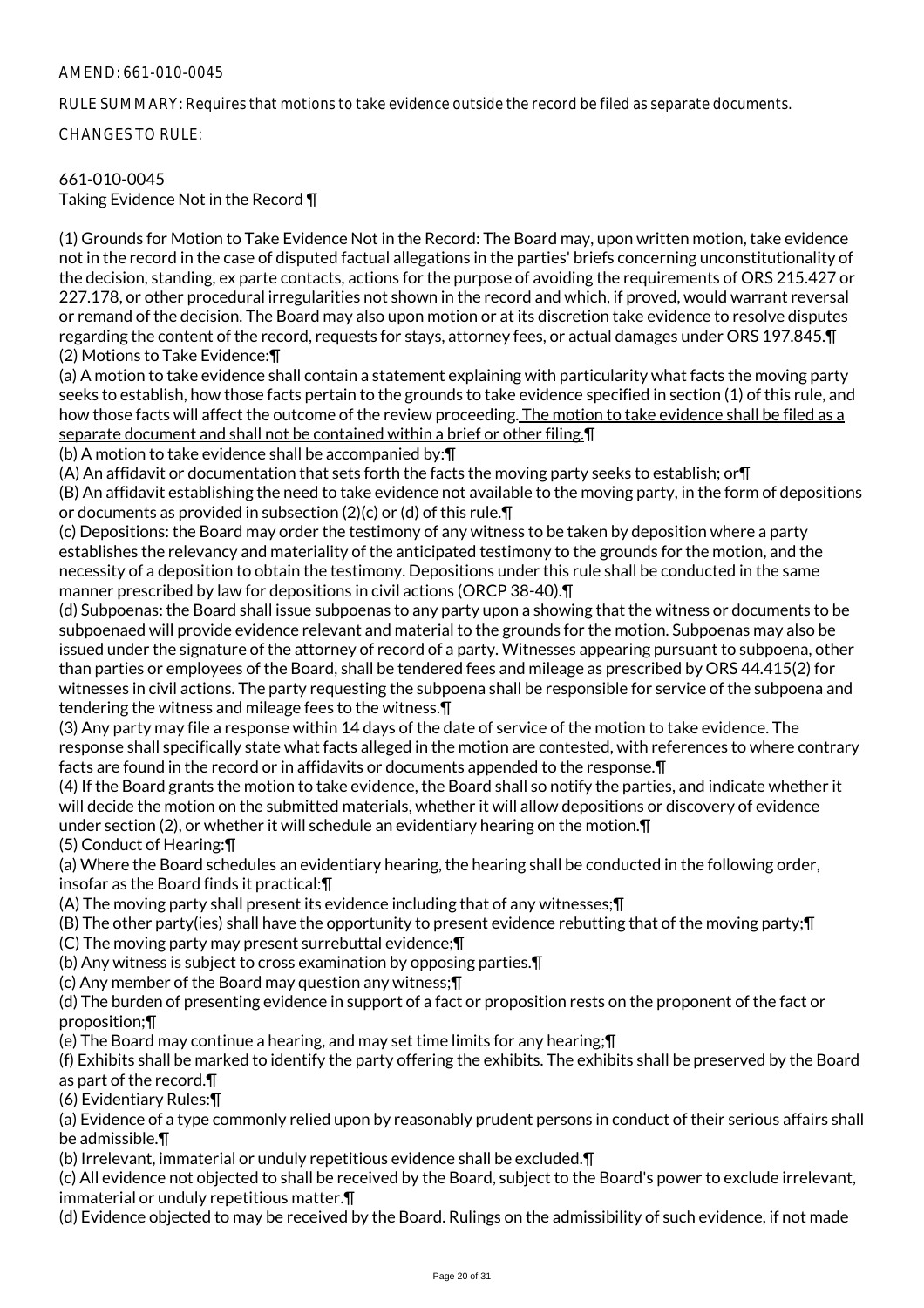at the hearing, shall be made at or before the time a final order is issued.¶

(e) Any time 14 days or more before a hearing, any party may serve on every other party an affidavit, certificate or other document the party proposes to introduce in evidence. Unless cross-examination of the affiant, certificate preparer or other document preparer or custodian is requested within seven days prior to hearing, the affidavit or certificate may be offered subject to the same standards and received with the same effect as oral testimony. If cross-examination is requested, and the requestor is informed within seven days prior to the hearing that the requested witness will not appear for cross-examination, the affidavit, certificate or other document may be received in evidence if the Board determines that the party requesting cross-examination would not be unduly prejudiced or injured by lack of cross-examination.¶

(7) Prehearing Conference: The Board, on its own motion or at the request of any party, may call a prehearing conference to consider:¶

(a) Simplification of the issues;¶

(b) The possibility of obtaining admissions of fact and documents which will avoid unnecessary proof;¶

(c) Limitation of the number of witnesses;¶

(d) The form and substance of any prehearing order;¶

(e) Such other matters as may aid in the disposition of the appeal.¶

(8) Proposed Prehearing Order: The Board, with or without a prehearing conference, may require that the parties prepare and sign a proposed prehearing order to be filed with the Board on or before a date specified by the Board. The order shall contain:¶

(a) A statement of contentions of law of each party;¶

(b) A concise statement of all contentions of fact to be proved by each party;¶

(c) A statement of all agreed facts;¶

(d) A list of witnesses and a summary of their testimony;¶

(e) A list of exhibits and a statement of the contents of each;¶

(f) Such other matters as the Board may require in order to expedite the hearing and appeal.¶

(9) Effect on Time Limits: Unless the Board orders otherwise, the filing of a motion to take evidence shall not suspend the time limits for all other events in the review proceeding, including the issuance of the Board's final order. Unless the parties agree otherwise, the Board shall schedule any evidentiary hearing not less than ten days after the order granting the motion to take evidence is issued.

Statutory/Other Authority: ORS 197.820(4)

Statutes/Other Implemented: ORS 197.835(2)(b)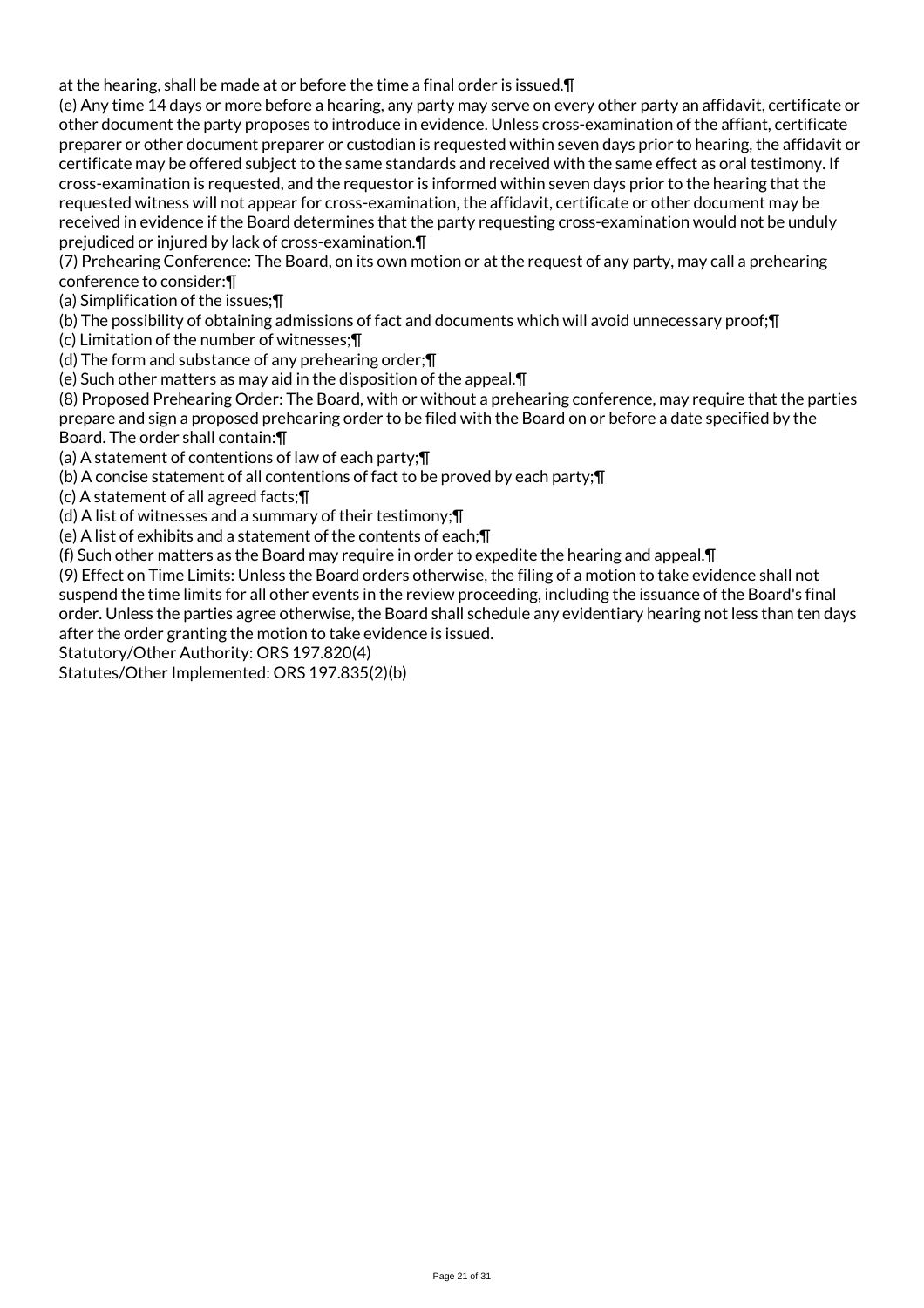## ADOPT: 661-010-0046

RULE SUMMARY: Specifies requirements for motions to take official notice. Requires that such motions be filed as separate documents.

CHANGES TO RULE:

#### 661-010-0046

Taking Official Notice

(1) Grounds for Taking Official Notice: The Board may take official notice of relevant law as defined in ORS 40.090.¶

(2) Motions to Take Official Notice: A motion to take official notice shall contain a statement explaining with particularity what the material sought to be noticed is intended to establish, how it is relevant to an issue on appeal, and the authority for notice under ORS 40.090. The motion to take official notice evidence shall be filed in writing and as a separate document and shall not be contained within a brief or other filing. I (3) Any party may file a response within 14 days of the date of service of the motion to take official notice. Statutory/Other Authority: ORS 197.540(2), ORS 197.820(4)

Statutes/Other Implemented: ORS 40.090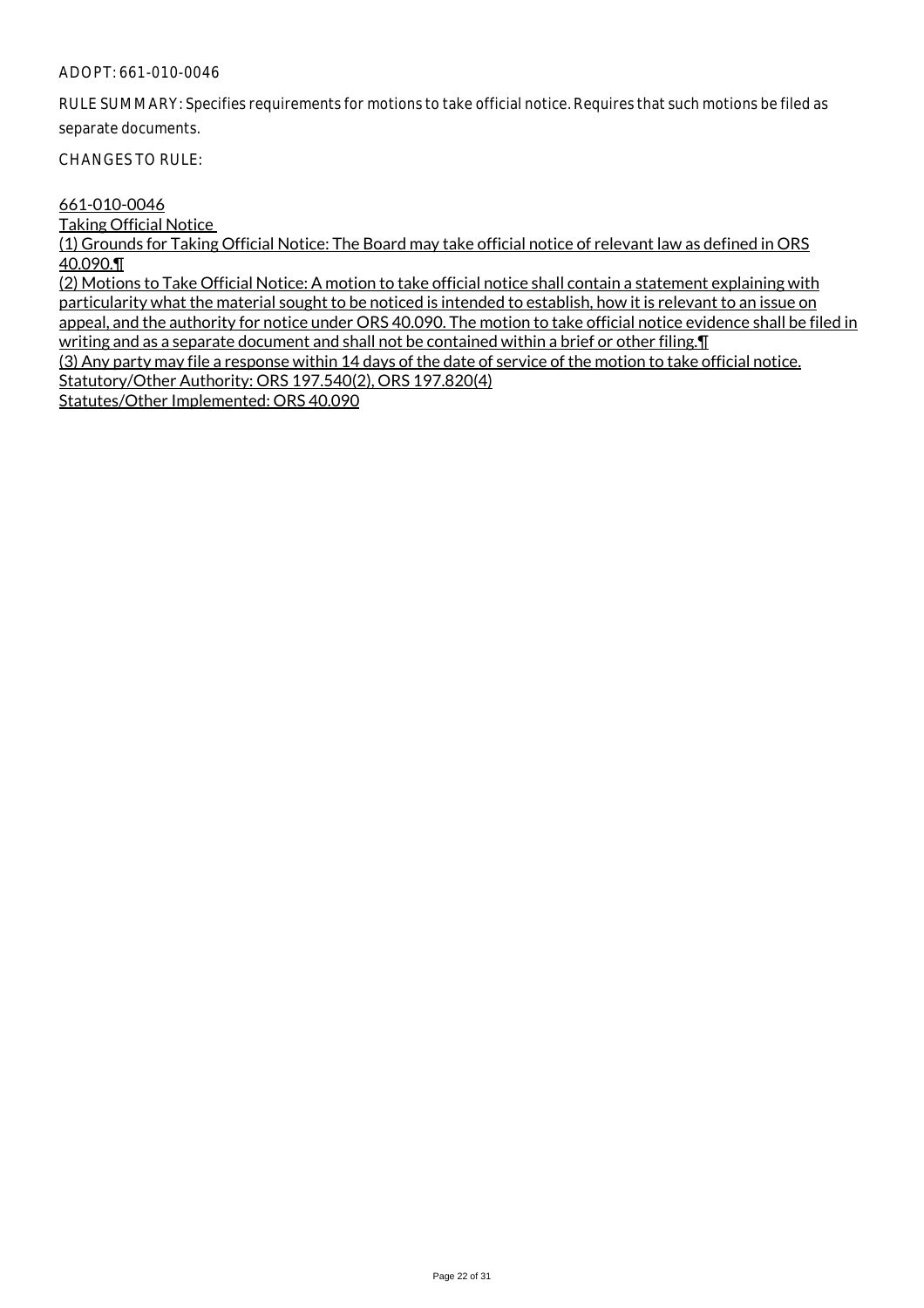RULE SUMMARY: Requires that a motion to intervene (1) include both the intervenor's contact information and their attorney's contact information, where applicable; (2) designate lead counsel, where applicable; and (3) identify the decision that is being challenged.

CHANGES TO RULE:

#### 661-010-0050 Intervention ¶

(1) Standing to Intervene: The applicant and any person who appeared before the local government, special district or state agency may intervene in a review proceeding before the Board. Status as an intervenor is recognized when a motion to intervene is filed, but the Board may deny that status at any time.¶ (2) Motion to Intervene: A motion to intervene shall be filed within 21 days of the date the notice of intent to appeal is filed pursuant to OAR 661-010-0015, or the amended notice of intent to appeal is filed or original notice of intent to appeal is refiled pursuant to OAR 661-010-0021. WThen two or more intervenors join in a motion motion to intervene (see Exhibit 3) shall:¶

(a) List the names, addresses, and telephone numbers of all persons moving to intervene and are unrepresented by an attorney, a lead intervenor. In addition, if an attorney represents the intervenor(s), the attorney's name, address and telephone number shall also be included. If an intervenor is represented by co-counsel, then one attorney shall be designated as the contact person for the purpose of receiving documents from the Board and other parties. The motion to intervene (see Exhibit 3) shall:¶

(a) List the names, addresses, and telephone numbers of all persons moving to intervene. If an attorney represents the intervenor(s), tlead counsel. See OAR 661-010-0012(3). If two or more intervenors join in a motion to intervene and are unrepresented by an attorney, then one intervenor shall be designated as the lead intervenor, but the motion to intervene shall include the names, addresses, and telephone numbers of all such unrepresented intervenors. See OAR 661-010-0012(6)(b);¶

(b) Identify the decision that is being challenged in the appeal for which intervention is sought by including the following:¶

(A) The full title of the decision that is being challenged in the appeal, as it appears on the final decision;¶ (B) The dattorney's name, address and telephone number shall be substituted for the the decision that is being challenged in the appeal became final;¶

(C) A concise description of the decision that is being challenged in the appeal, or a copy of either the notice of decision or the decision being challenged; and¶

(D) The appeal number assigned to the appeal by the Board, if one has been assigned as of the date of the filing of the motion to intervener(s);e.¶

(bc) State whether the party is intervening on the side of the petitioner or the respondent;¶

(ed) State the facts which show the party is entitled to intervene, supporting the statement with affidavits or other proof;¶

(de) On the last page, be signed by each intervenor, or the attorney representing that intervenor, on whose behalf the motion to intervene is filed; and¶

(ef) Be served upon the Board and all parties.¶

(3) Filing Fee: A motion to intervene shall be accompanied by a filing fee of \$100 for each appeal in which intervention is sought, payable to the Land Use Board of Appeals. Where multiple parties file a single joint motion to intervene, only one fee per appeal is required. If a motion to intervene is received without payment of the filing fee or a check providing the filing fee is returned for insufficient funds, the intervenor will be given an opportunity to submit the required fee. If the filing fee is not paid within the time set by the Board, the Board shall deny the motion to intervene. Cash shall not be accepted.¶

(4) Intervention in an appeal that is consolidated with other appeals does not allow the intervenor to appear as a party with respect to those appeals in which the intervenor has not filed a timely motion to intervene.¶ (5) Parties who have already intervened in an appeal need not file new motions to intervene when an amended notice of intent to appeal is filed or the original notice of intent to appeal is refiled pursuant to OAR 661-010- 0021.¶

(6) Intervenor's Brief:¶

(a) If intervention is sought as a petitioner, the brief shall be filed within the time limit for filing the petition for review, and shall satisfy the requirements for a petition for review in OAR 661-010-0030.¶

(b) If intervention is sought as a respondent, the brief shall be filed within the time for filing a respondent's brief and shall satisfy the requirements for a respondent's brief in OAR 661-010-0035.¶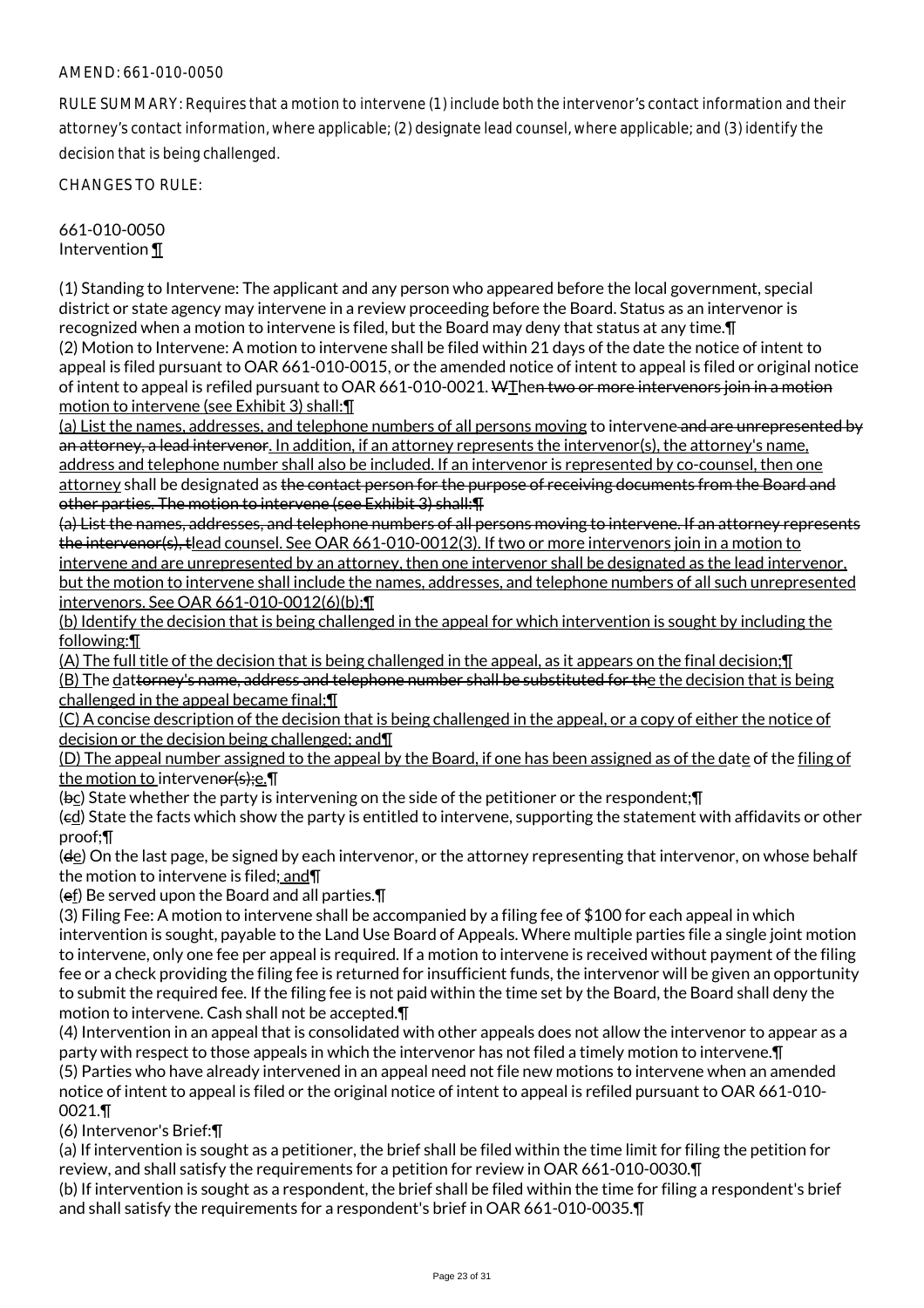(c) Co-intervenors who file a single motion to intervene shall be limited to a single joint petition for review or response brief, as appropriate, and a single joint cross-petition for review or response to a cross-petition for review, as appropriate.¶

[ED. NOTE: Exhibits referenced are available from the agency.] Statutory/Other Authority: ORS 197.820(4) Statutes/Other Implemented: ORS 197.830(2), ORS 197.830(7)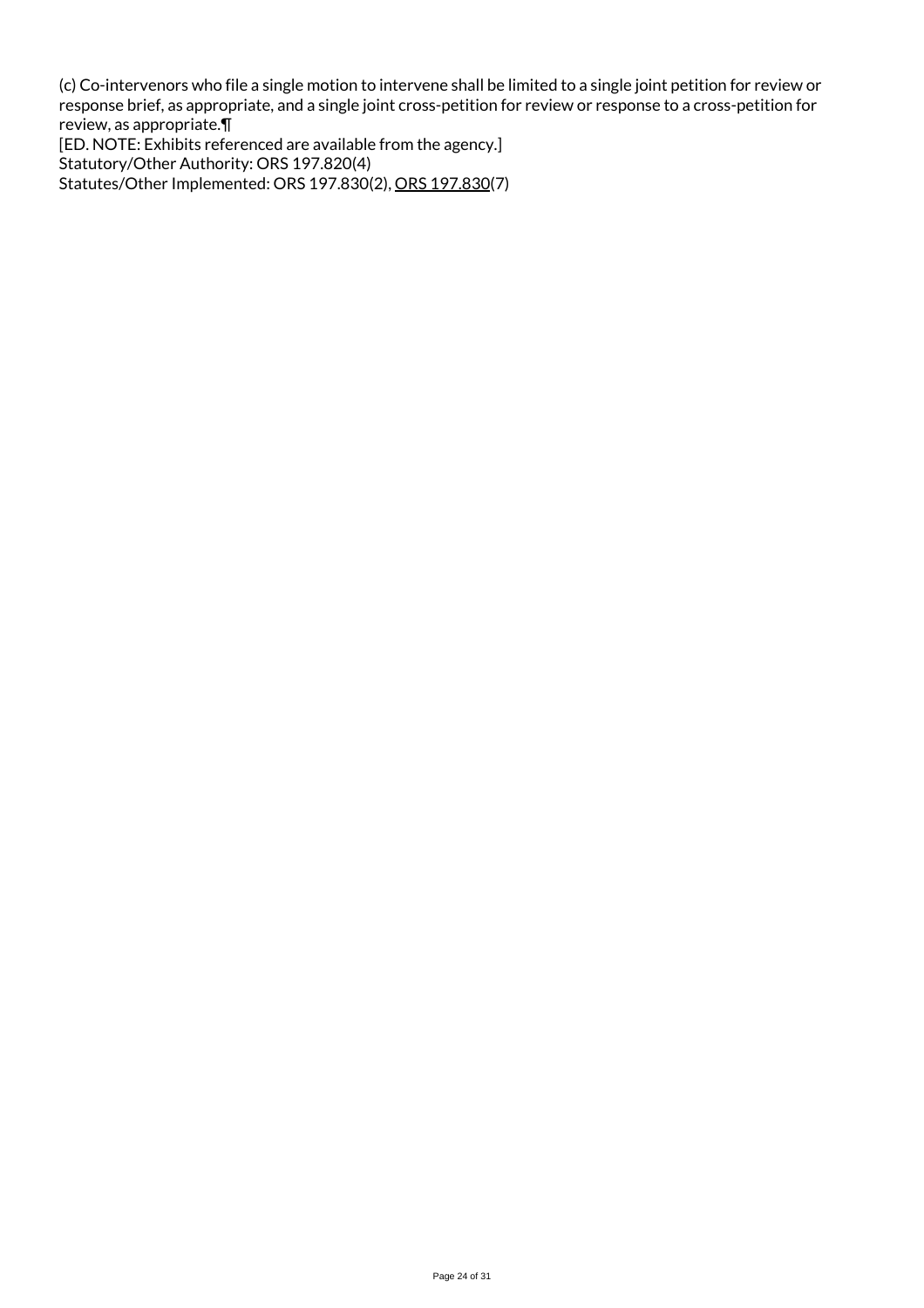RULE SUMMARY: Decreases the number of copies of briefs required to be filed.

CHANGES TO RULE:

#### 661-010-0052 Amicus Participation ¶

(1) A person or organization may appear as amicus only by permission of the Board on written motion. The motion shall set forth the interest of the movant and state reasons why a review of relevant issues would be significantly aided by participation of the amicus. A copy of the motion shall be served on all parties to the proceeding.¶ (2) Appearance as amicus shall be by brief only, unless the Board specifically authorizes or requests oral argument. An amicus brief shall be subject to the same rules as those governing briefs of parties to the appeal, and shall be filed together with fourone copiesy. Where amicus is aligned with the interests of the petitioner(s), the amicus brief is due seven days after the date the petition for review is due. In all other circumstances, the amicus brief is due within the time required for filing respondent's brief. No filing fee is required. An amicus brief shall have green front and back covers.

Statutory/Other Authority: ORS 197.820(4) Statutes/Other Implemented: ORS 197.805, 197.830(13)(a)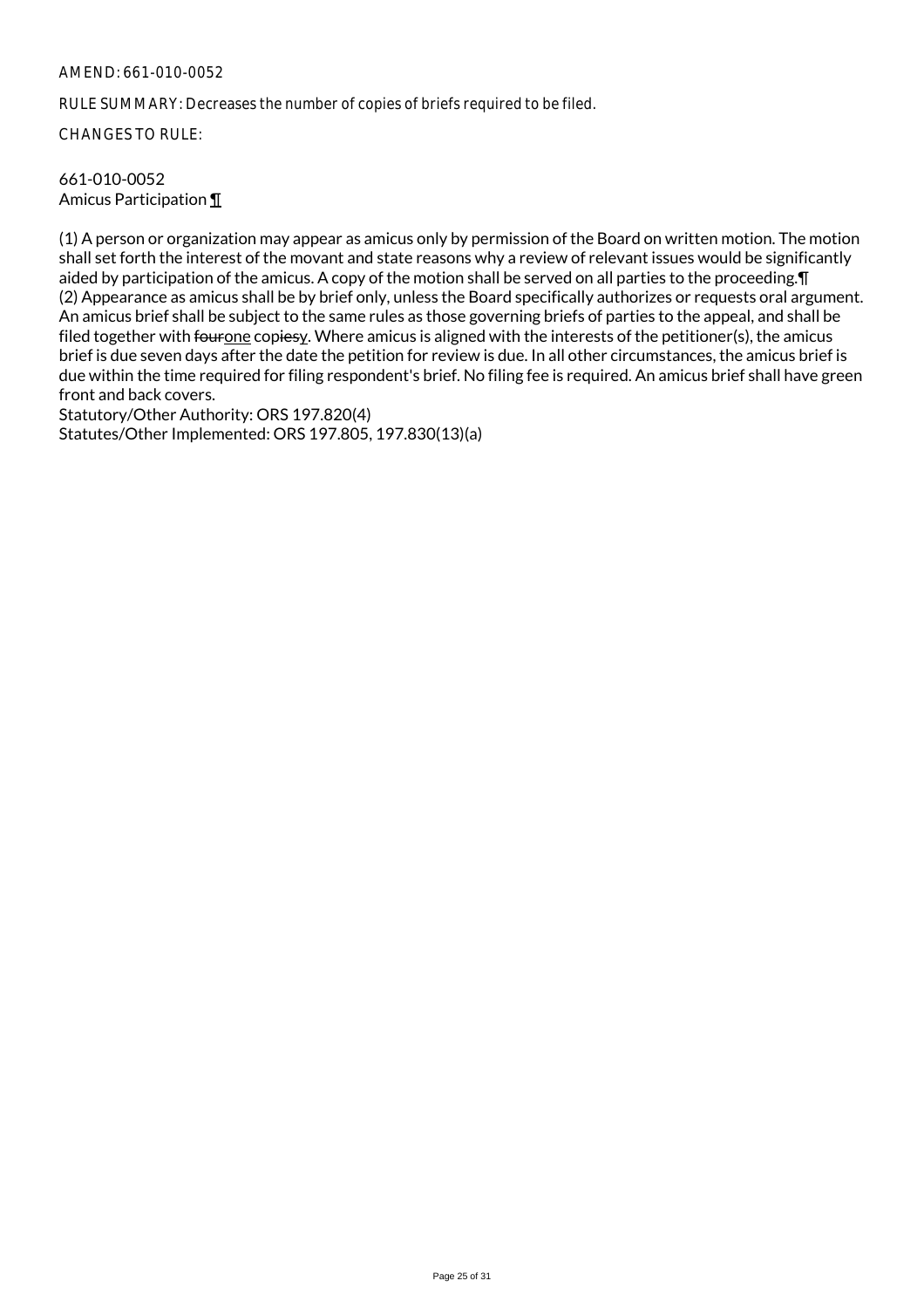RULE SUMMARY: Reflects the renumbering of other rules.

CHANGES TO RULE:

661-010-0055 Consolidation ¶

The Board, at the request of any party or on its own motion, may consolidate two or more proceedings, provided the proceedings seek review of the same or closely related land use decision(s) or limited land use decision(s). Consolidation of appeals does not affect the status of the parties to each appeal. See OAR 661-010-0050(34). Statutory/Other Authority: ORS 197.820(4) Statutes/Other Implemented: ORS 197.805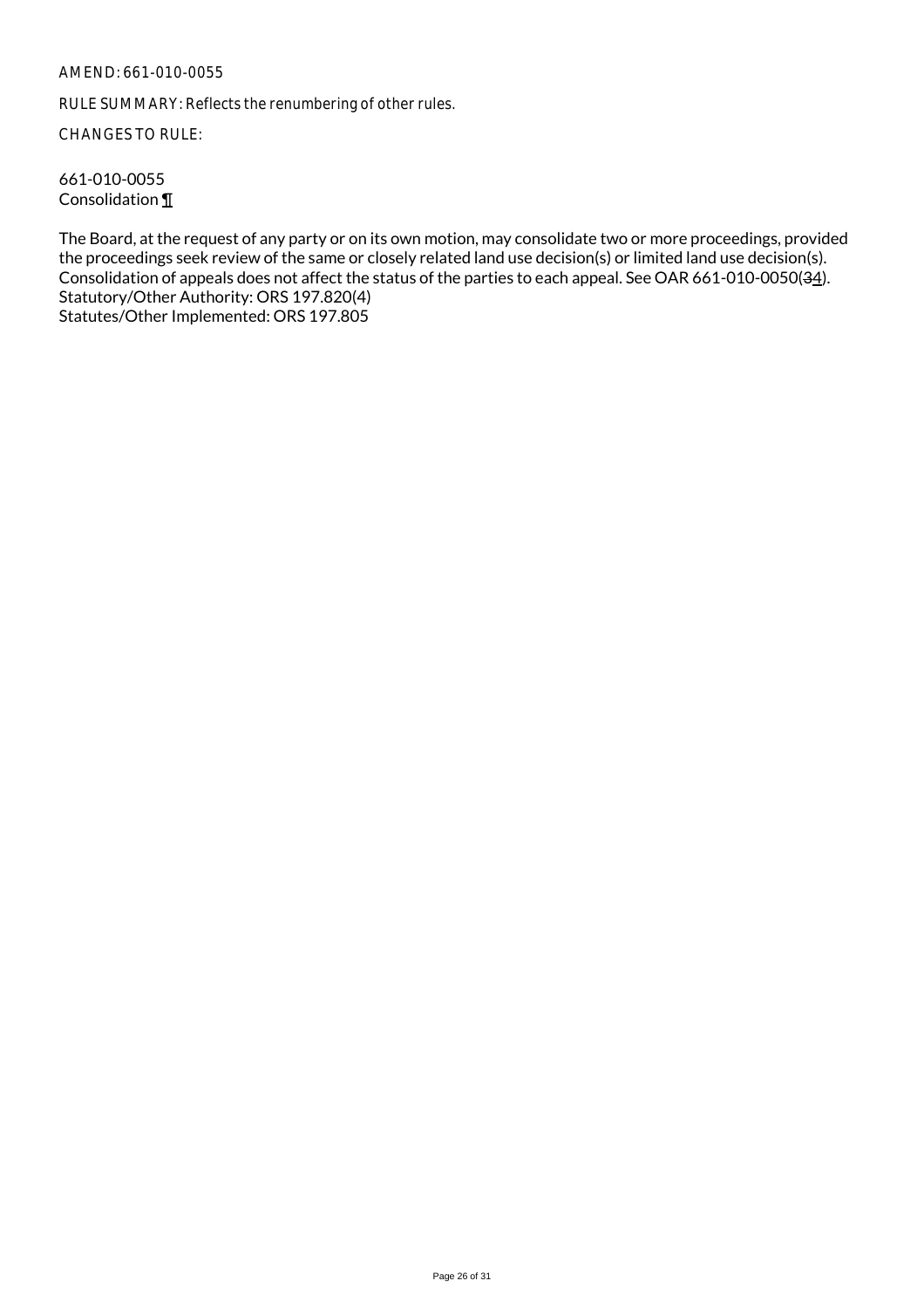RULE SUMMARY: Requires that all motions be filed as separate documents.

CHANGES TO RULE:

661-010-0065 Motions ¶

(1) When Motion is Appropriate: Unless these rules or applicable statutes provide another form of application, a request for an order or relief shall be made by filing a motion in writing for such order or relief. A motion shall show proof of service on all parties.¶

(2) Time of Filing: A party seeking to challenge the failure of an opposing party to comply with any of the requirements of statutes or Board rules shall make the challenge by motion filed with the Board and served on all parties within 14 days after the moving party obtains knowledge of such alleged failure. However, motions to dismiss for lack of jurisdiction may be filed at any time. An opposing party may, within 14 days from the date of service of a motion, file a response.¶

(3) How Submitted: Parties shall submit all motions without oral argument unless otherwise directed by the Board. All motions must be filed as a separate document and shall not be included with any other filing. A party that desires a telephone conference on a motion shall include a request for a telephone conference in its motion or response. The Board may, at its discretion, conduct a telephone conference with the parties to consider any motion.¶

(4) Effect of Filing Motion: Except as provided in OAR 661-010-0026(6) with regard to objections to the record, or as may otherwise be ordered by the Board on its own motion, the filing of a motion shall not suspend the time limits for other events in the review proceeding.

Statutory/Other Authority: ORS 197.820(4) Statutes/Other Implemented: ORS 197.805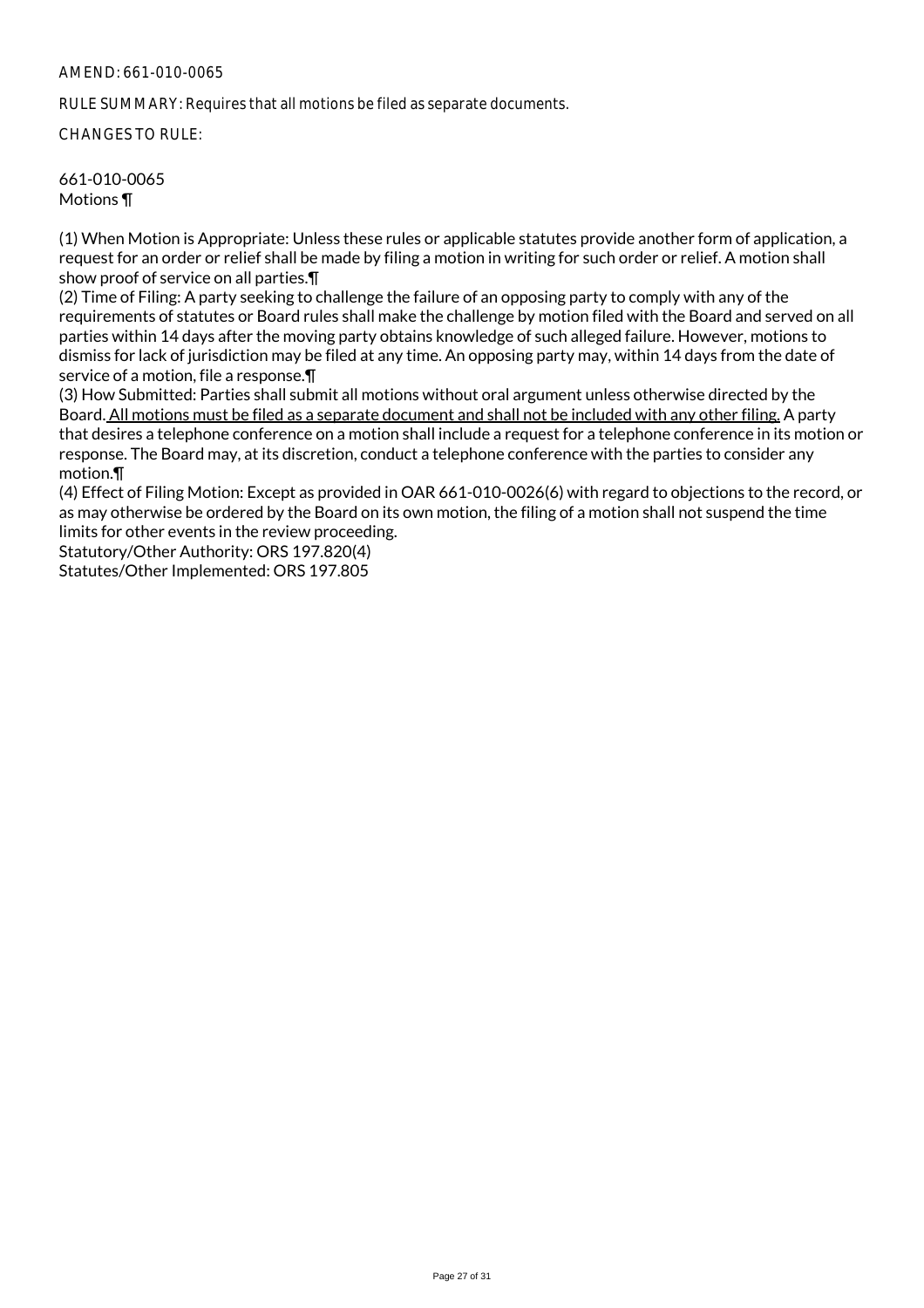RULE SUMMARY: Clarifies that a final opinion and order will indicate when the decision being reviewed is transferring or invalidating the challenged decision.

CHANGES TO RULE:

661-010-0070 Final Order of Board ¶

(1) An Order of the Board is final when the cover page of the order containing the caption of the appeal:¶

(a) States "Final Opinion and Order";¶

(b) Indicates whether the decision being reviewed is affirmed, reversed, remanded, transferred, invalidated, or whether the appeal is dismissed;¶

(c) Contains the date of the final order; and¶

(d) Is time and date stamped by the Board.¶

(2) When an order of the Board becomes final it shall be made available to interested members of the public. The Board may charge a reasonable fee for copies of its final orders or other orders furnished to members of the public.

Statutory/Other Authority: ORS 197.820(4) Statutes/Other Implemented: ORS 197.805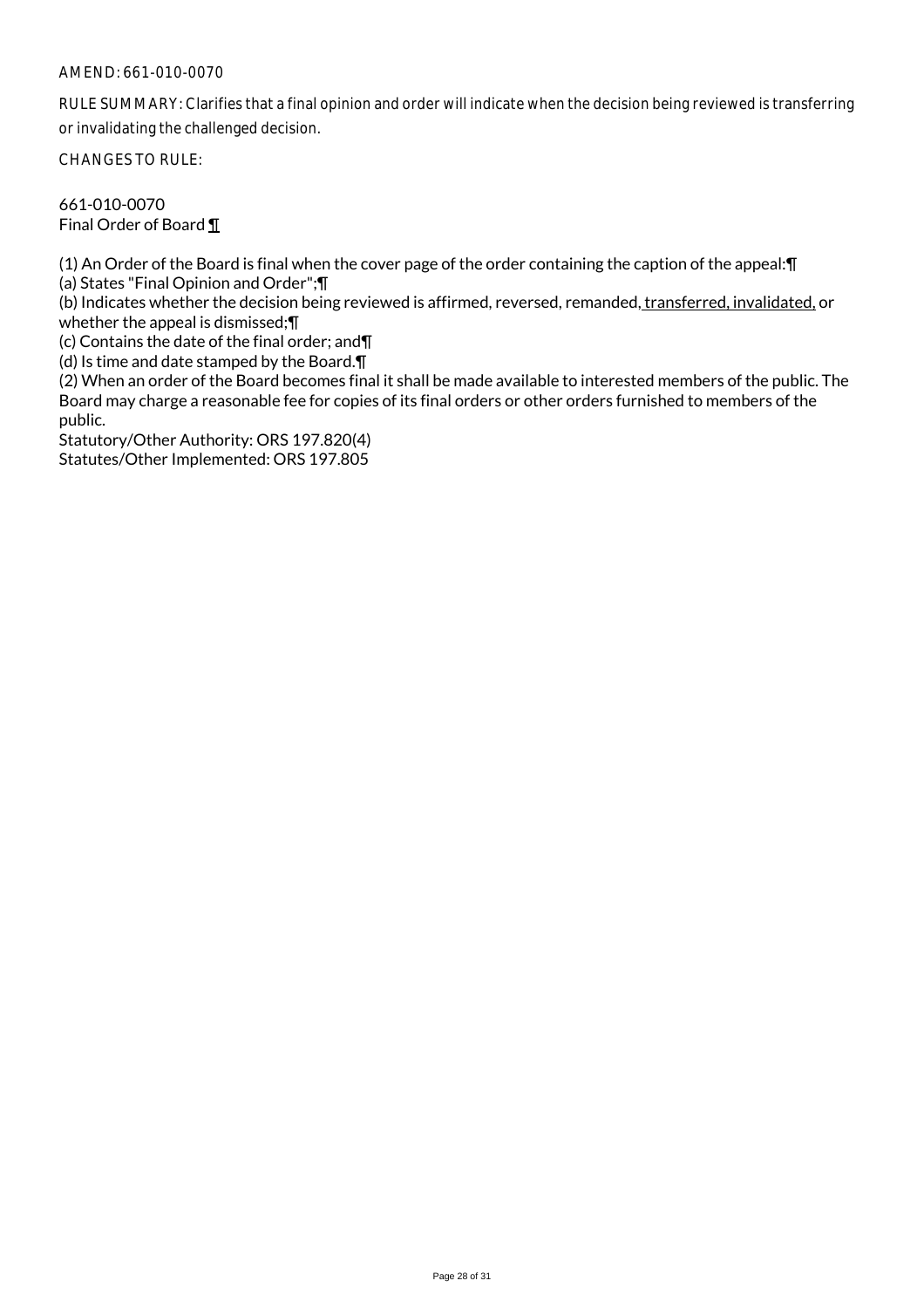RULE SUMMARY: Clarifies that LUBA does not allow filing via electronic mail. Removes in-person filing. Adds priority mail and commercial delivery service to the permitted methods of filing and serving documents generally. Clarifies that documents filed with the Board must include a certificate of filing. Reflects that the provisions relating to appearance, lead petitioners, and lead intervenors have been moved to OAR 661-010-0012. Changes the citation form for unreported orders. Requires notice of transfer after the circuit court transfers a decision to LUBA.

CHANGES TO RULE:

# 661-010-0075 Miscellaneous Provisions ¶

## (1) Cost Bill and Attorney Fees: ¶

(a) Time for Filing: The prevailing party may file a cost bill or a motion for attorney fees, or both, no later than 14 days after the final order is issued. The prevailing party shall serve a copy of any such cost bill or motion for attorney fees on all parties. ¶

(b) Recoverable Costs: Costs may be recovered only for the items set forth in this subsection. ¶ (A) If the petitioner is the prevailing party, the petitioner may be awarded the cost of the filing fee. ¶ (B) If the governing body is the prevailing party, the governing body may be awarded copying costs for the required number of copies of the record, at 25 cents per page, whether or not the governing body actively participated in the review. ¶

(C) Costs awarded to the governing body pursuant to this section shall be paid by the petitioner(s) to the governing body and shall not exceed \$200. ¶

(D) If an intervenor under OAR 661-010-0050 or a state agency under OAR 661-010-0038 is the prevailing party, the intervenor or state agency may be awarded the cost of the fee to intervene or to file a state agency brief. ¶ (c) Forfeit of Filing Fee: If a record has been filed and a petition for review is not filed within the time required by these rules, and the governing body files a cost bill pursuant to this section requesting forfeiture of the filing fee, then the filing fee required by OAR 661-010-0015(4) shall be forfeited to the governing body. In addition, if the governing body files a cost bill pursuant to this section, the Board shall award the governing body up to \$200, payable from petitioner(s) to the governing body, as cost of preparation of the record. See OAR 661-010-0030(1). ¶

# (d) Attorney Fees: ¶

(A) Attorney fees shall be awarded by the Board to the prevailing party as specified in ORS 197.830(15)(b) and (c); a motion for attorney fees shall include a signed and detailed statement of the amount of attorney fees sought. ¶ (B) Attorney fees shall be awarded to the applicant, against the governing body, if the Board reverses a land use decision or limited land use decision and orders a local government to approve a development application pursuant to ORS 197.835(10). ¶

(C) Attorney fees shall be awarded to the applicant, against the person who requested a stay pursuant to ORS 197.845, if the Board affirms a quasi-judicial land use decision or limited land use decision for which such a stay was granted. The amount of the award shall be limited to reasonable attorney's fees incurred due to the stay request, and together with any actual damages awarded, shall not exceed the amount of the undertaking required under 197.845(2). ¶

(e) Responses and Objections: Any response to a motion for attorney fees, together with any objections to the detailed statement of the amount of attorney fees sought, shall be filed with the Board within 14 days after the date of service of the motion. Objections to the cost bill shall be filed with the Board within 14 days after the date of service of the cost bill. ¶

(f) If a cost bill, a motion for attorney fees, or both are filed, and the Board's decision is appealed to the Court of Appeals, the Board shall act on the cost bill or motion for attorney fees after an appellate judgment is issued and any further Board proceedings necessitated by that judgment are concluded.  $\P$ 

(2) Filing and Service: ¶

(a) Filing: ¶

(A) Documents may not be filed by facsimile or electronic mail. Documents filed with the Board may include facsimile signatures. ¶

(B) Except as provided in OAR 661-010-0015(1)(b) with regard to the notice of intent to appeal, filing a document with the Board is accomplished by:- [1]

(i) Delivery to the Board on or before the date due; or ¶

(ii) Mailing on or before the date due by first class or priority mail with the United States Postal Service. If the date of mailing is relied upon as the date of filing, the date of the <del>first class postmark on the envelope ma</del>postmark is the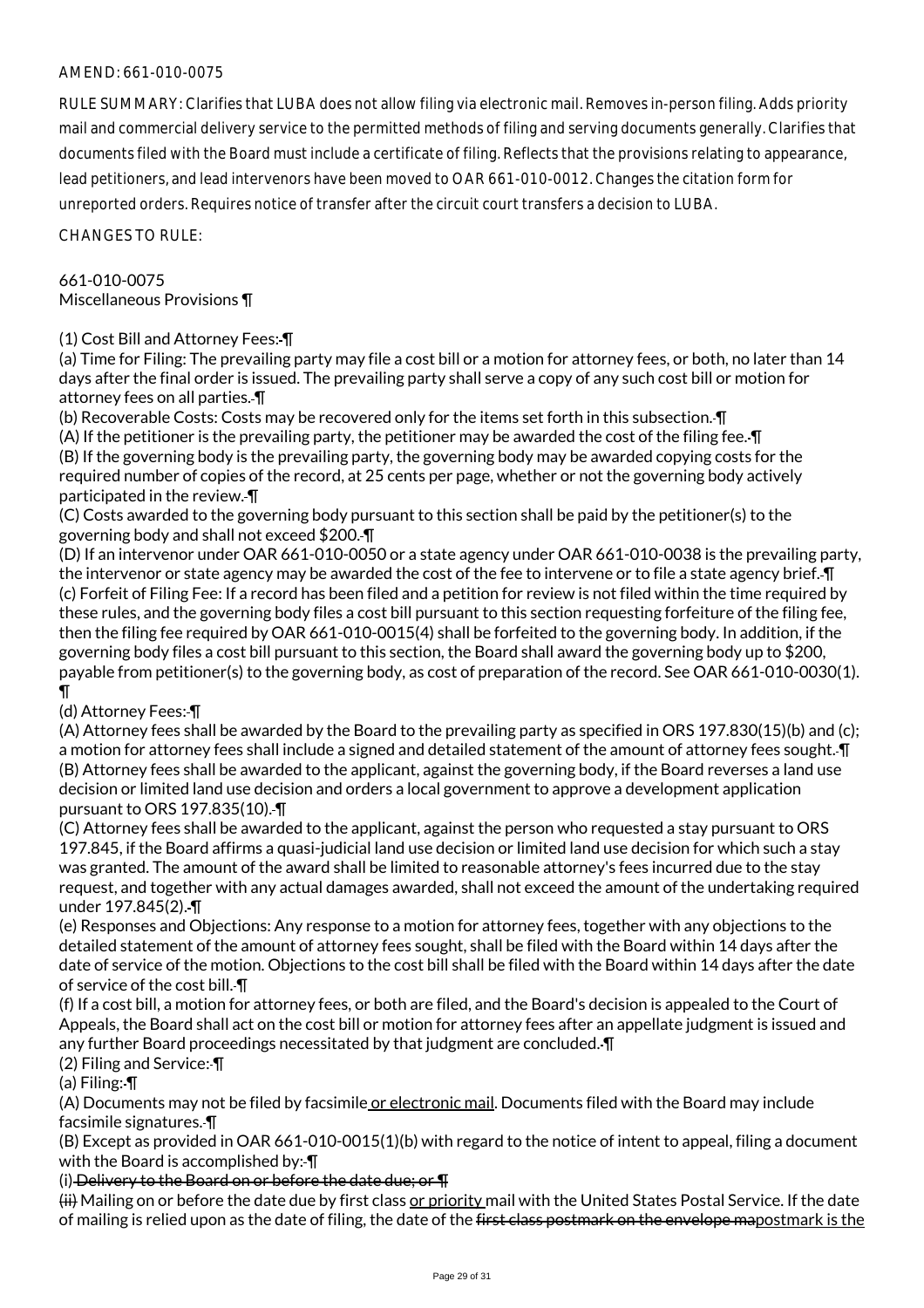date of filing.¶

(ii) Dispatching on or before the due date for delivery via commercial delivery service. If the date of dispatch for delivery via commercial delivery service is relied upon as the date of filing, the date of the receipt from the commercial delivery service's online tracking service showing the date of dispatch is the date of filing.¶ (C) Documents filed towith the Board is the date of filing. shall contain a statement certified by the person who made the filing of the date and manner of document delivery. See Exhibit 5.¶ (b) Service: ¶

(A) Any document filed with the Board, other than the record as provided in OAR 661-010-0025(3), or the record after withdrawal for reconsideration as provided in OAR 661-010-0021(6), must also be served on all parties contemporaneously. Service on two or more petitioners unrepresented by an attorney is accomplished by serving the lead petitioner designated under OAR 661-010-0015(3)(f)(A). Service on two or more intervenors unrepresented by an attorney is accomplished by serving the lead intervenor designated under OAR 661-010-  $0050(2)$ .-T

(B) Service may be in person, or by first-class mailor priority mail, or by commercial delivery service. Mail service is complete on deposit in the mail. ¶

(G) SCommercial delivery service copies of documents other than the Notice or the recordis complete on the date of the receipt from the commercial delivery service's online tracking service showing the date dispatched.¶ (C) Service copies of documents shall include a certificate showing the date and manner of filing with the Board (see Exhibit 5). ¶

(D) Documents filed with the Board shall contain either an acknowledgement of service by the person served or proof of service by a statement certified by the person who made service of the date of personal delivand mannery or deposit in the mailf service, and the names and addresses of the persons served (see Exhibit 6). ¶ (c) Recycled Paper. Parties filing anything with the Board, including but not limited to notices of intent to appeal,

records, motions, and briefs, are encouraged to use recycled paper if recycled paper is readily available at a reasonable price in the party's community. Further, parties are encouraged to use paper containing the highest available content of post-consumer waste, as defined in ORS 279.545, that is recyclable in the office paper recycling program in the party's community. ¶

(3) Number of Copies Required: Unless these rules provide otherwise, all documents filed with the Board shall be filed with one copy. No copy of a record transmitted pursuant to OAR 661-010-0025(2), or a record after withdrawal for reconsideration transmitted pursuant to OAR 661-010-0021(6), is required. T (4) Copying Fee: The following fees shall be charged for certified copies or scans of Board nonexempt public records as defined in ORS 192.410, 192.501, 192.502, and 192.505: ¶

(a) 25 cents per page for copies or scans of any Board transcript or document of public record. ¶

(b) \$10 for a copy of a cassette tape, compact disc or similar media disc in the record. ¶

(c) \$20 for a copy of a videocassette tape in the record. ¶

(d) The Board shall also charge the actual cost of copying and mailing oversized exhibits, plans or maps. ¶ (5) Conferences: On its own motion or at the request of any party, the Board may conduct one or more

conferences. Conferences may be by telephone. The Board shall provide reasonable notice advising all parties of the time, place and purpose of any conference. ¶

(6) Appearances Before the Board: An individual shall either appear on his or her own behalf or be represented by an attorney. A corporation or other organization shall be represented by an attorney. In no event may a party be represented by someone other than an active member of the Oregon State Bar. In the event someone other than an active member of the Oregon State Bar files a notice of intent to appeal on behalf of a corporation, other organization, or another individual, the individual filing the notice of intent to appeal will be given an opportunity to provide an amended notice of intent to appeal that conforms with this section. If an amended notice of intent to appeal is not filed within the time set by the Board, the Board will dismiss the appeal. ¶

(7) Lead Petitioner or Intervenor: ¶

(a) A lead petitioner is responsible for notifying the other petitioners of documents and communications received from the Board and other parties, but each petitioner remains responsible for his or her own representation. ¶ (b) A lead intervenor is responsible for notifying the other intervenors of documents and communications received from the Board and other parties, but each intervenor remains responsible for his or her own representation. A lead intervenor's responsibilities under this subsection extend only to intervenors who joined in the lead intervenor's motion to intervene and does not extend to intervenors who filed separate motions to intervene. ¶

(8) Computation of Time: Time deadlines in these rules shall be computed by excluding the first day and including the last day. If the last day is Saturday, Sunday or other state or federal legal holiday, the act must be performed on the next working day. ¶

(97) Address and Hours of the Board: The Board's address is 775 Summer Street NE, Suite 330, Salem Oregon, 97301-1283. The telephone number is (503) 373-1265. The Board's office shall be open from 8:30 a.m. to 12:00